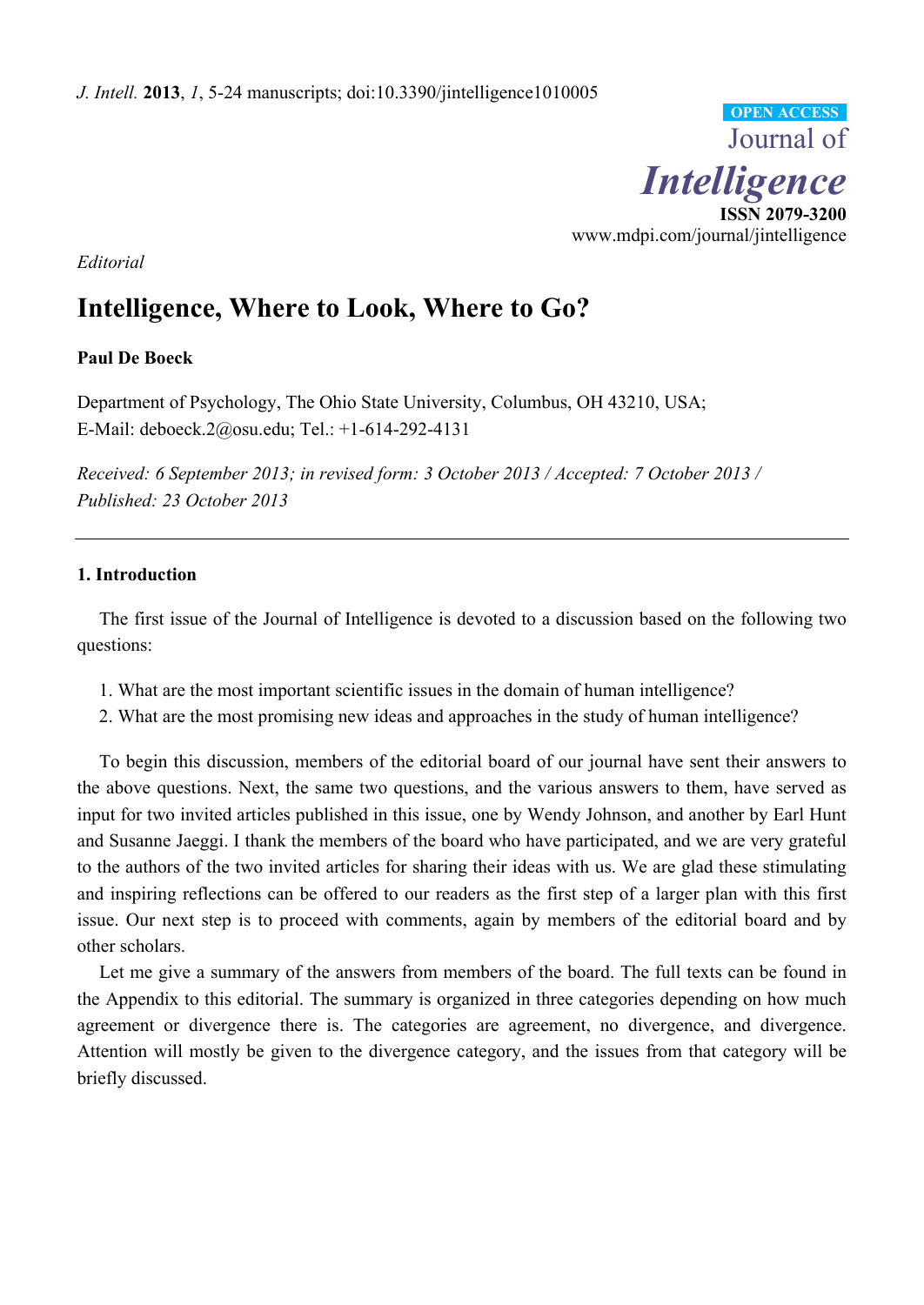## **2. Agreement**

## *2.1. Neural Substrate and Processes*

The participants of the preliminary discussion largely agree that the neural substrate and processes are important and promising to investigate, with brain imaging and other approaches. Understanding what in the brain accounts for intelligence is considered a major aim of intelligence research. This includes the location of brain activity, as well the density of neurons, the size and connections of areas, the functioning of the brain as a system, and changes in the brain as a consequence of learning and experience, commonly called brain plasticity.

## *2.2. Better Measurement*

Several participants insist that the measurement of intelligence can and should be improved. The suggestions for improvement are of a psychometric and substantive kind. Some psychometric suggestions refer to classic measurement aspects such as construct validity, and other refer to the quality of psychometric modeling. The more substantive suggestions point to a type of data other than from classic intelligence tests, such as data regarding real world activities in real time, and data from games and virtual reality tasks.

## **3. No Divergence**

Many interesting points came from one or a few participants and do not show divergence. This does not make these suggestions less valuable. An interest is expressed in the effects of pharmaceutical ingredients, cognitive enhancers, the environment and lifestyle, in the CHC model, longitudinal studies, big data, implicit learning, social impact, item generation, and in artificial intelligence. These are all important topics, some of which imply that more attention is given to other disciplines. For example, engineers are building intelligent systems and systems of artificial intelligence. The domain within psychology where there is some interaction with engineering is mainly cognitive psychology, but surprisingly the domain of human intelligence has not interacted much with engineering.

#### **4. Divergence**

Perhaps the most interesting topics from a discussion point of view are those where there is a divergence in opinion and way of thinking. We will discuss four such topics, but two stand out. The first of these two is the importance of a definition, and the second is how broad a definition should be.

#### *4.1. Definition?*

Most participants believe that a definition is important. A good definition is seen as a condition for progress. A definition must be sufficiently clear and widely accepted in the discipline. However, the issue is raised whether the definition of intelligence should come first, or whether instead the findings from the loosely delineated domain of intelligence should lead us to define more sharply what intelligence is. In other words, must a definition be based on research or should research be based on a definition?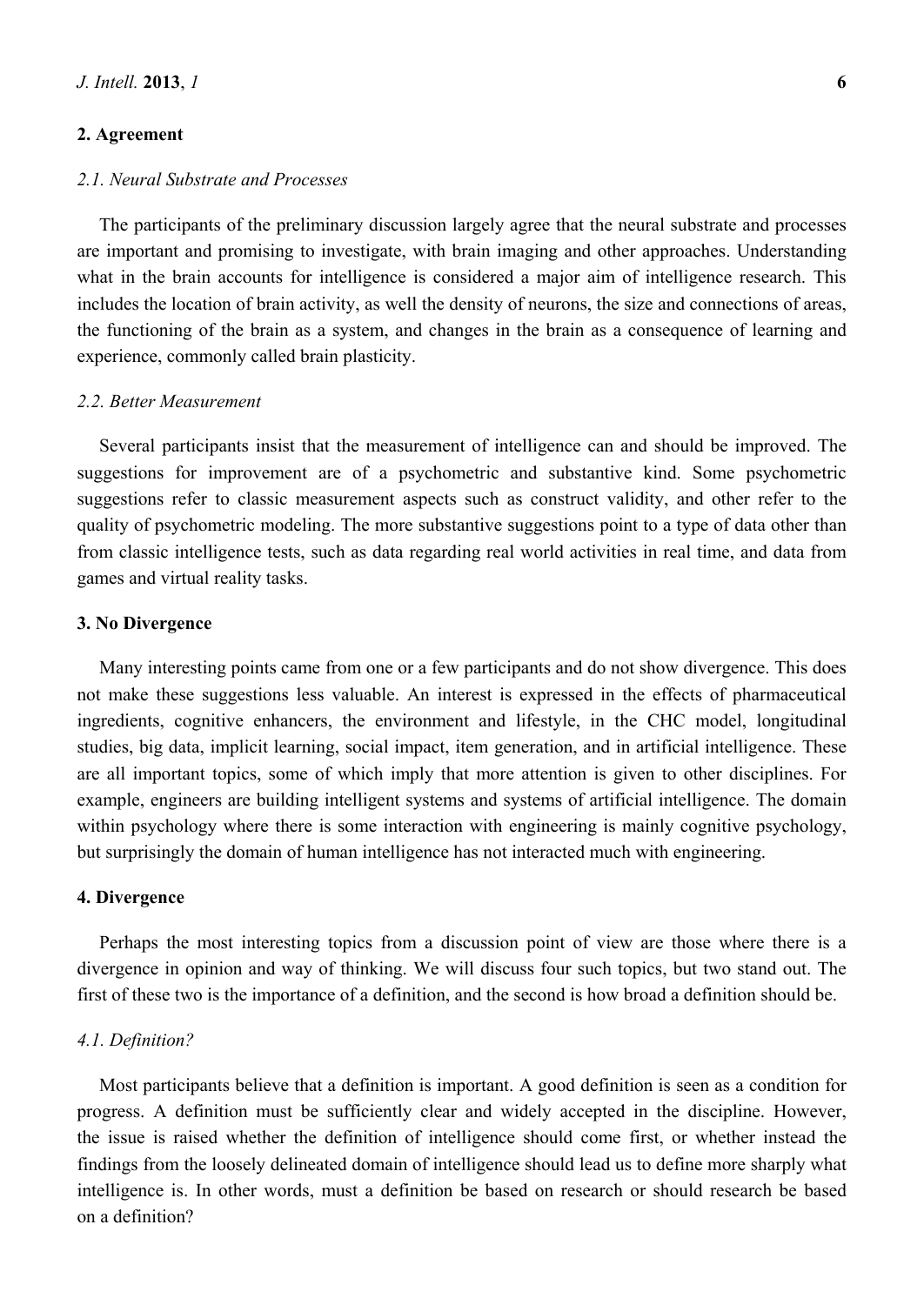Surprising or not, earlier efforts for a definition have not worked well [1,2] and, in fact, scholars tend to stay away from definitions. Does it mean the definition is self-evident? Is a definition too difficult? Are the differences in opinion too large to bridge? Is there an implicit or even explicit belief that a definition does not pay off? Or are there still other reasons? Would a definition be experienced as a restriction? Will it ever be possible to reach an agreement, and, if so, what would it depend on? These are all questions that are worth further discussion.

#### *4.2. How Broad?*

How broad should the definition of intelligence be, and similarly how broad should the intelligence domain be and what is the range of tasks, activities, and competencies to be studied? Interestingly, broad does not only mean the inclusion of social, emotional, and personality related competences, but also cognitive aspects that are not commonly associated with intelligence tests, such as learning strategies, expert performance, implicit learning, and the cognitive unconscious. These are refreshing ideas. In the correlational sense, broad means broader than variables correlated with g. This means going beyond the positive manifold.

The answer to the question of whether the concept of intelligence should be broader than what is assessed in the common intelligence tests would probably be a unanimous yes. The opinions start to diverge when the question is how broad and what to include. Thinking in terms of a geographic analogy, broader implies an extension of the territories. Let us assume that the positive manifold is a continent. Are there still unknown territories on the continent? Should we reach out to islands and to other continents and annex these to Intelligence land? Can intelligence be thought of as an archipelago of neighboring islands and how can the archipelago be delineated?

If the domain of intelligence is extended beyond variables that correlate with g and thus beyond the positive manifold, then the unifying principle cannot be found in the correlations and thus not in correlated individual differences. Can the uniting principle be of a different kind? Or is a uniting principle not needed? Can intelligence be an archipelago of dispersed islands? If the included variables do not share a positive inter-correlation, what do they share instead in order to be included in the concept of intelligence? Attempting to answer such questions brings us back to the definitional issue.

#### *4.3. Kind of Variation?*

Other topics are not really a source of disagreement but rather a source of somewhat divergent focuses. The kind of variation to investigate is one such example. Opinions do not differ so much on which types of variation are interesting to study, but on which to focus on primarily. Variation can be studied across individuals, across age, across history, from pre-intervention to post-intervention, simply within individuals without any intervention, and also through development. The dominant focus still is on inter-individual variation as established in test scores. Individual differences in cognitive psychological experiments are rapidly gaining more interest. It is in fact also possible to study development and change in the size and kind of individual differences, but that is almost never done. Some of the participants argue that also other types than inter-individual variation must be studied, such as malleability, brain plasticity, cognitive enhancement, *etc*., with a focus on intra-individual variation as a consequence of interventions, learning, and experience.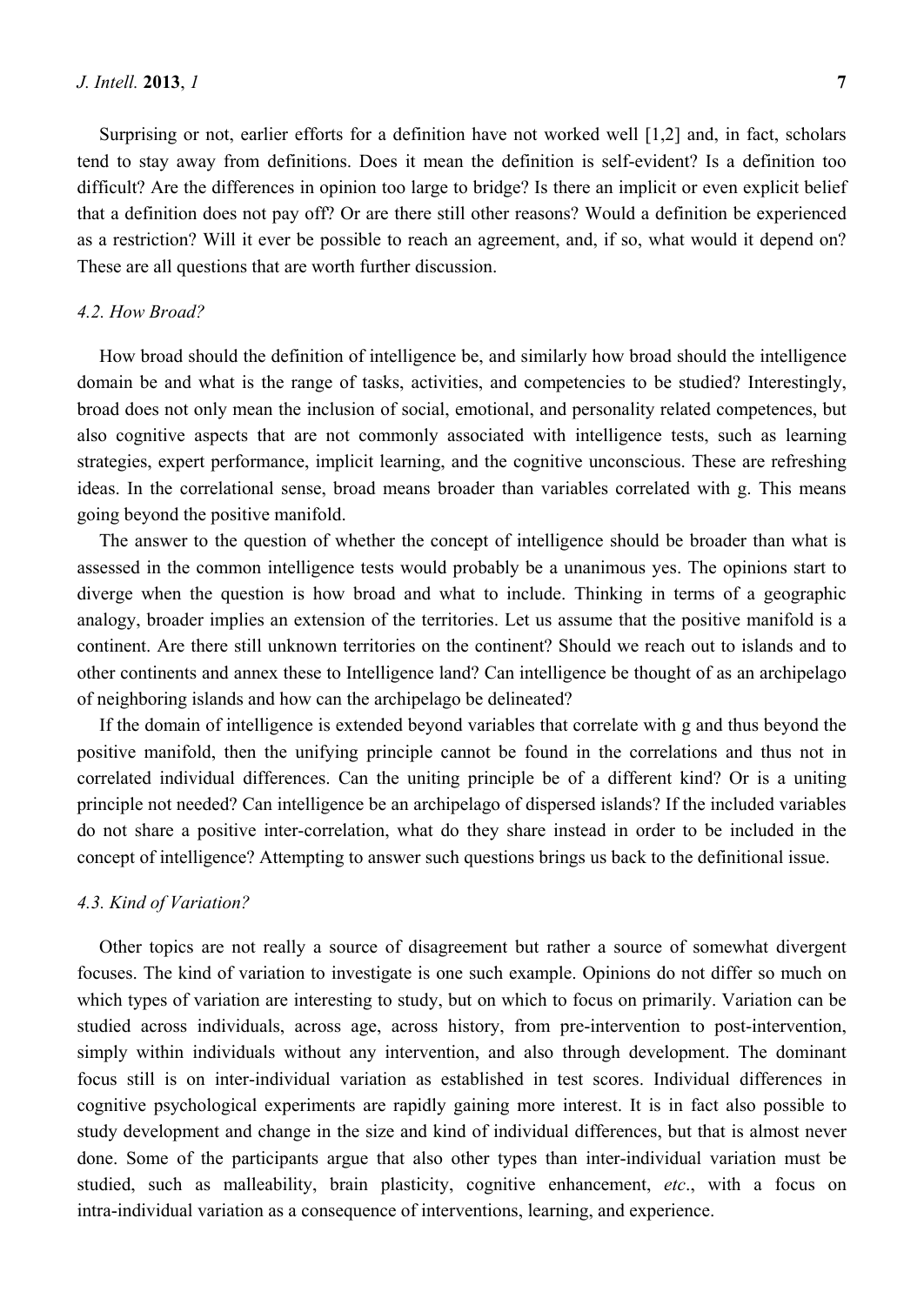#### *4.4. Genetic Basis?*

The field seems to have given up on the specification of the genetic basis of intelligence and its delineation from the environmental contribution. The correlations and the intrinsic interactions between genetic and environmental aspects seem too complicated for a research program to make sense at this point in time. It is perhaps an unspoken issue whether one should try harder to unravel the correlations and interactions, for example in a dynamic system and a systems theory approach, or whether one better focuses on more promising short-term endeavors.

Perhaps the most important given of the present time is that the field seems to be in a transition stage, between the more classic test approaches and the more recent biological and brain study approaches. Research will most likely move further in the neuroscience direction. It is also the case that neuroscience journals publish articles with relevance to intelligence. However, in many cases, intelligence test scores are used as a criterion variable. That does not seem to change. The concept of intelligence seems inseparably linked to intelligence tests. Brain research often consists in looking for correlates in the brain.

# **Conflicts of Interest**

The author declares no conflict of interest.

#### **Appendix**

a) Editorial Board Discussion: First Round Contributions

*Andrew R. A. Conway* (Princeton University; E-Mail: aconway@princeton.edu)

1. What are in your view the most important scientific issues in the domain of human intelligence?

(a) Theory: New theories of intelligence must cross traditional disciplinary boundaries. It is clear that new theories that are able to unite previously disparate groups will thrive while new theories that create yet more division will not. Also, this should go without saying but a new theory must pose new predictions and therefore be falsifiable. Finally, as a community we must embrace the fact that there are multiple levels of analysis (e.g., Marr, 1982 [3]) and all will be important for a complete understanding of human intelligence. (b) Constructs: Construct development, to me, is the most ubiquitous and obvious flaw in current intelligence research. There is a need for more explicit definitions for all constructs currently under investigation. Also, to build a serious and sustainable program of research in intelligence one must vigilantly evaluate all aspects of construct validity. In particular, it is essential to establish both convergent and divergent validity. That sounds easy but in practice it's actually quite hard because it requires more resources (more tasks, more running time) and often more statistical power (subtle differences between constructs require more power to detect). (c) Measurement: Reliability is of course essential, particularly when data collection is expensive, which is the case for neuroimaging. That said, the field should continue to invest in new methods, even if the initial costs are steep. (d) Teaching: Intelligence became such a controversial topic in the 20th century that now very few colleges in the United States offer even a single course on it! We need to change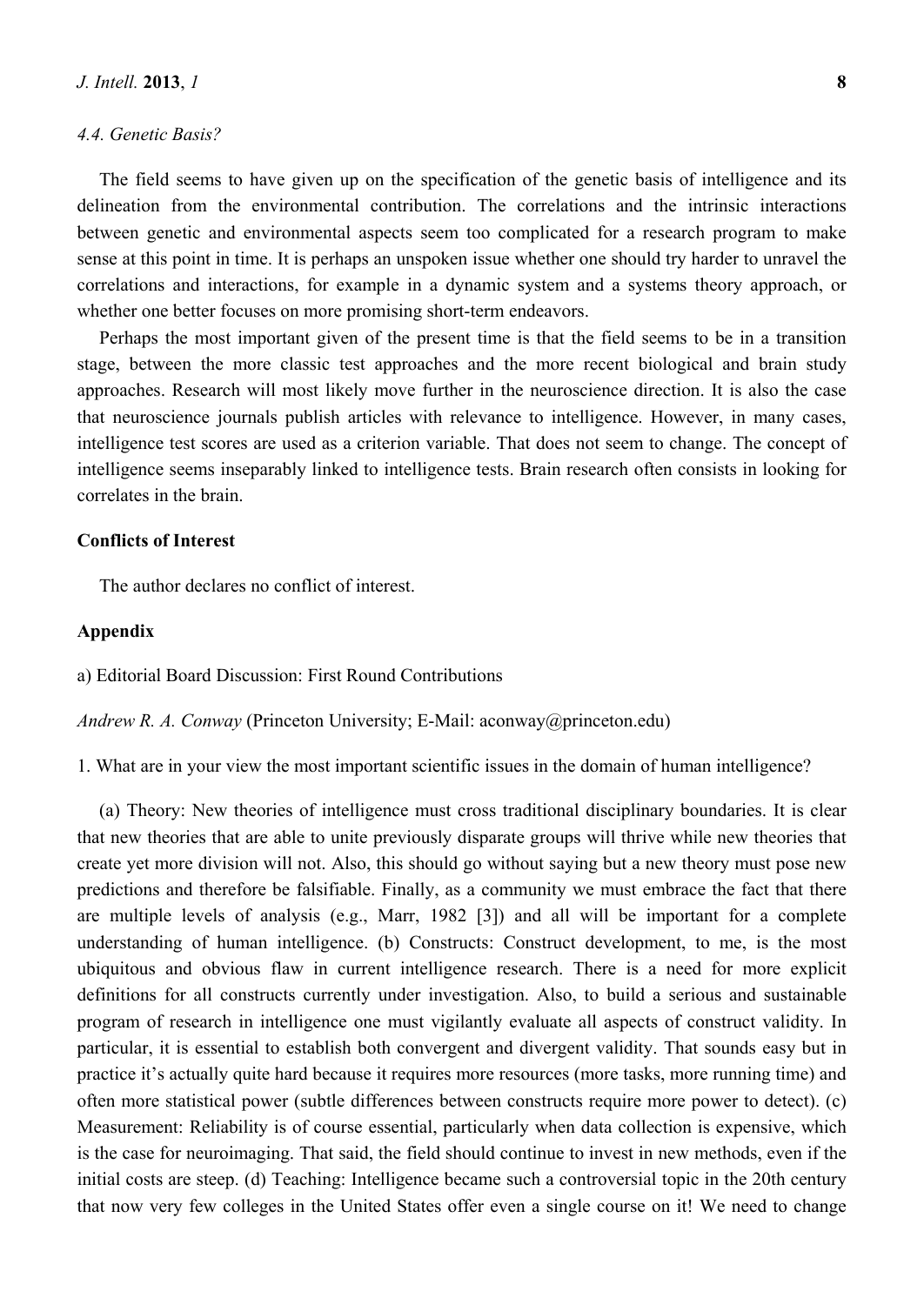that by educating our colleagues and administrators that there's nothing to fear. Key word: objectivity! None of us are perfect but we should always strive to be objective and not let our personal beliefs, political convictions, or other issues influence our science. (e) Impact: It is an understatement to say that a fundamental change in intelligence theory will have broad societal impact. For example, current conventional wisdom holds that psychometric g reflects a general cognitive ability and one's relative position on g remains relatively stable over time. Recent work calls into question both of these arguments. If indeed there is no such thing as general cognitive ability and/or if indeed one's relative position can be changed through training, intervention, or medication then traditional theories of intelligence will have to be radically revised and eventually these new views will seep into popular culture. An exciting possibility is that intelligence will eventually be viewed as just one aspect of human health and performance. Intelligent people will rightly be viewed as healthy people capable of great mental achievement. And ignorance, in a world ripe with opportunities for learning, will rightly be viewed as a mental disorder. (f) Affirmation: Finally, we need to affirm intelligence research as a "Normal Science", as defined by Kuhn. In my opinion, the founding of this journal and the initiation of this discussion are exactly what needed to happen. Kuhn famously argued that to establish a science, identify the scientific community first, and new paradigms and new researchers will follow.

2. What are the most promising new ideas and approaches in the study of human intelligence?

(a) I may be biased but I think the revival of Thomson's [4] approach to the positive manifold is hands down the most promising new idea in the field (van der Maas, *et al*. 2006 [5]; Bartholomew, Deary, Lawn, 2009 [6]). (b) More sophisticated discourse on the philosophy of latent variables presented a context for the revival of Thomson and a roadmap for future work (Borsboom, *et al*. 2003 [7]; Kievit, *et al*. 2012 [8]). (c) Answering Cronbach's call for the unification of experimental and differential psychology via working memory and intelligence (Engle, Kane, 2004 [9]; Conway, Kovacs, 2013 [10]). (d) Moderated factor analysis and ability differentiation (Molenaar, *et al*. 2010 [11]). (e) Finally, advances in neuroscience methods are obviously exciting. That said, given the expense of some of these techniques and given the complexity of the data, the bonds linking theory, construct, and measurement must not be broken (Gray, Chabris, Braver, 2003 [12]; Burgess, Braver, Conway, Gray, 2011 [13]).

# *Richard D. Roberts* (ETS; E-Mail: RRoberts@ets.org)

Selected issues in the domain of human intelligence that in turn, may lead to new ideas and approaches:

- 1. The field could make better use of the wide variety of psychometric techniques available to make better inferences using imputation and cross-lagged panel designs. Sample sizes in the 1000s should be the norm in this field, which will allow more powerful analysis. It is great that Paul De Boeck serves as the Editor, since he gets the importance of marrying psychometrics and substantive theory.
- 2. Carroll [14] did an awesome job summarizing the state-of-the-art in psychometrics by the end of the 1980s, there is a real need to make revisions to his model based on the cumulative body of work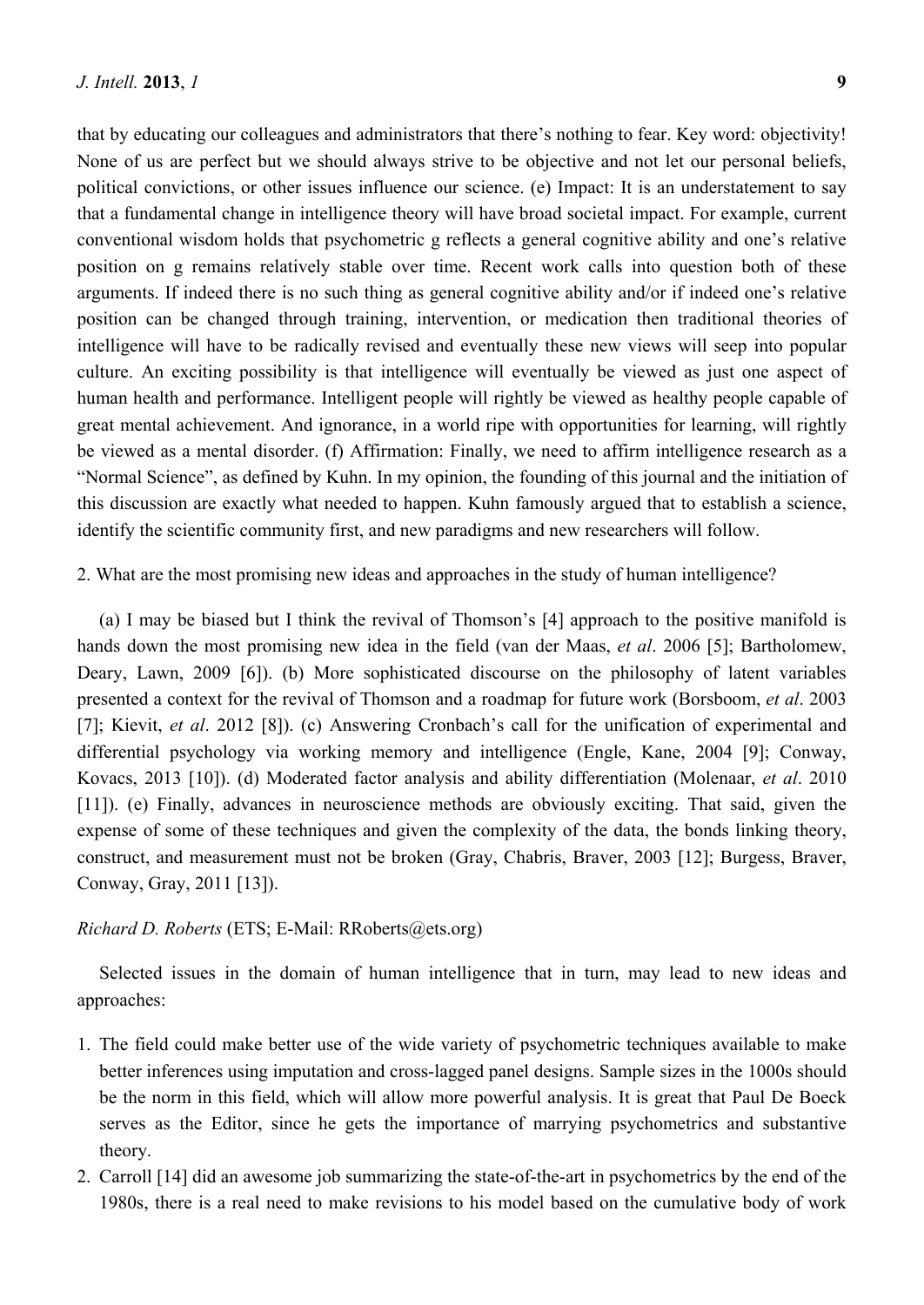conducted since that time. Indeed, extending the range of first- and second-order constructs within the Cattell-Horn-Carroll model should be a major goal of the field. For example, we still need to resolve how maximal social and emotional abilities fit within this model.

- 3. Cognitive assessment is still very much beholden to the Army Alpha, it would be great to use new technologies (e.g., games, virtual reality) to create more authentic assessments. For example, with the advent of NLP, constructed response should be the norm in assessment and represents a fertile domain for exploring constructs like creativity that have been delimited by paper-and-pencil scoring.
- 4. For both research and potential practical applications, it would seem a real need for automatic item generation that is based on substantive theory.
- 5. The range of outcomes that cognitive ability indicators predict is still not well understood. Solving the criterion problem is essential. There is great potential in using big data to get around this problem.
- 6. Research is highly beholden to funding agencies. I have noted the following are emerging as hot topics across the globe (and do not have direct links to neuroscience): Team intelligence/problem solving; cross cultural intelligence; creativity; is it possible to develop individual differences measures of cognitive biases. There are probably many more, but having such a list would be helpful for anticipatin research trends.
- 7. How this field interfaces with applications (policy, labor economics, clinical, neuroscience) -- and promotes itself in so doing -- is going to be vital in the next couple of decades.

*Kaarin J. Anstey* (The Australian National University; E-Mail: kaarin.anstey@anu.edu.au)

1. What are in your view the most important scientific issues in the domain of human intelligence?

I think the most important scientific issue in the domain of human intelligence is discovering how much intelligence (or cognitive abilities) can be improved or changed through intervention. Recent cognitive training studies have demonstrated improvement in performance of laboratory-based cognitive tests, and changes in brain structure and function. This work is very preliminary and the optimal interventions are unknown, as it the optimal time to intervene, and strength of intervention. As such we do not yet know what the limits of intelligence really are.

A second area of importance for the science underpinning our understanding of intelligence and cognition, is discovering how lifestyle and environment influence cognitive development and abilities. We are learning more and more about how physical activity, smoking, cholesterol levels, toxic exposures and diet are linked with risk of late-life dementia but we do not yet understand the mechanisms underlying these associations.

2. What are the most promising new ideas and approaches in the study of human intelligence?

The most promising approaches involve linking cognitive abilities to their neural substrates using neuroimaging technology. We are learning more and more about the brain and how its characteristics are reflected in intellectual function. This provides the biological basis for theory development.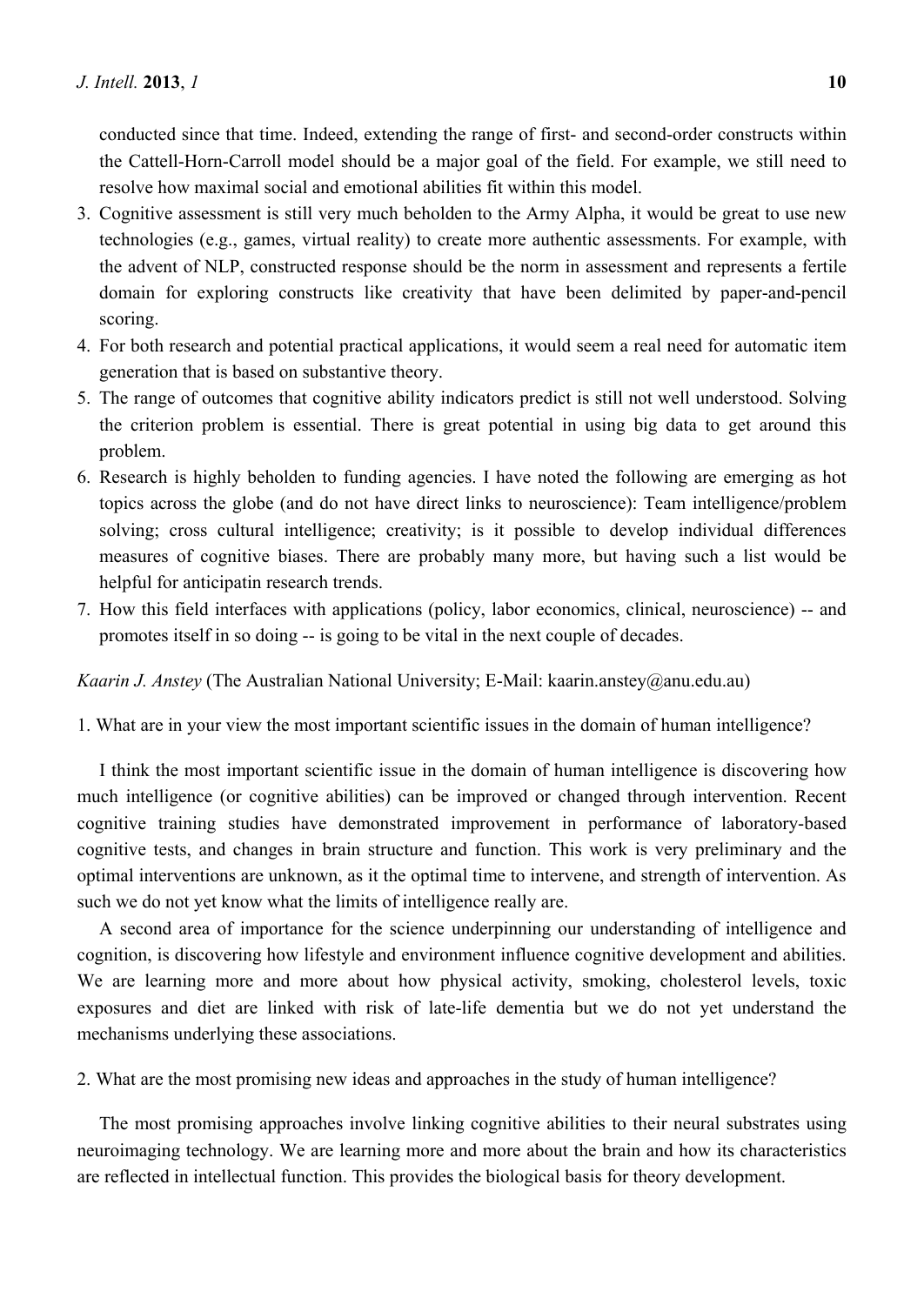The most promising ideas in the study of human intelligence relate to neural plasticity. Just how plastic is the brain and cognition? How does plasticity change over the lifecourse? Are some of the disorders we had previously accepted as stable characteristics of individuals now treatable? Finally, can we intervene to prevent cognitive decline in old age?

#### *Tim Croudace* (University of York, UK; E-Mail: tim.croudace@york.ac.uk)

It is a selfish but pleasant luxury to be asked to offer one's perspective of critical issues in the domain of human intelligence research. For me the topic and tools of intelligence research are intrinsically linked through the activities I have engaged in as an analyst and investigator in my career to date. My outlook is from that of a non-clinical psychologist interested in how individual differences contribute to population heterogeneity in longitudinal studies of well-being and mental ill-health. My brain "lights up" when I see how constructs are defined and quantified by lower level insights about the stimuli or materials (often items) through which their nature is probed and enumerated i.e. where quantitative values become assigned to individuals based on measurement orientations (Rasch *vs.* IRT) or via other latent structure analysis model variants that convey traitoriented perspectives, as well as define state-specific variation(s). I value studies that combine information from different levels and modes, and currently entertain a passion for combining my emerging understanding about how genetic and environmental factors can be studied with combined perspectives from multidimensional psychometric and mixture models. I expect such models to be required to exploit large scale microdata that may redefine the actions that define intelligence in "Big Data" sets from real-world activities: e-Social Science data in real-time. The same is true for e-behaviour or e-decisionswhich provide a link to the dynamics of emotion and insight into adjustment too.

The frontiers of modern genetic research challenge us to consider the dynamics of change, and require even greater (collective) scientific and (individual) intellectual effort along with a new respect for studies able to use, combine and relate data from different stages and information sources over the human life-course: from life-course longitudinal research but also from information systems in our education, health and other public services, as well as the rapidly evolving innovations and data capture intrinsic to social media and future communication technologies.

This "modern brand" is promising but challenging, and builds on strengths and depths of insight from many disciplines. Combining enough salient information in any one scientific investigation now requires understanding and sensitivities to the achievements of several highly complex fields. The future champions of intelligence research will define new horizons in "intelligent behavior", probably building on realistically complex core understanding within any one field, but "greeting and joining" with the merits of one or several others at key interfaces for knowledge exchange and combination.

Although it might be possible to link intelligence and personality variation to diagnoses and disorders – a well- trodden route in my own area of expertise - it is well recognized that progress will be more likely if finer grained elements are identified and phenotypic variation that is observable prior to morbid states or syndromes are manifest examined in relation to experience and environment. My critical issue for intelligence research (outside of the brain) is therefore to maintain the integrity of the psychometric implementations through which we capture key variation and can quantify its precision, whilst bringing the same attention to detail to the other sides of the genetic and environmental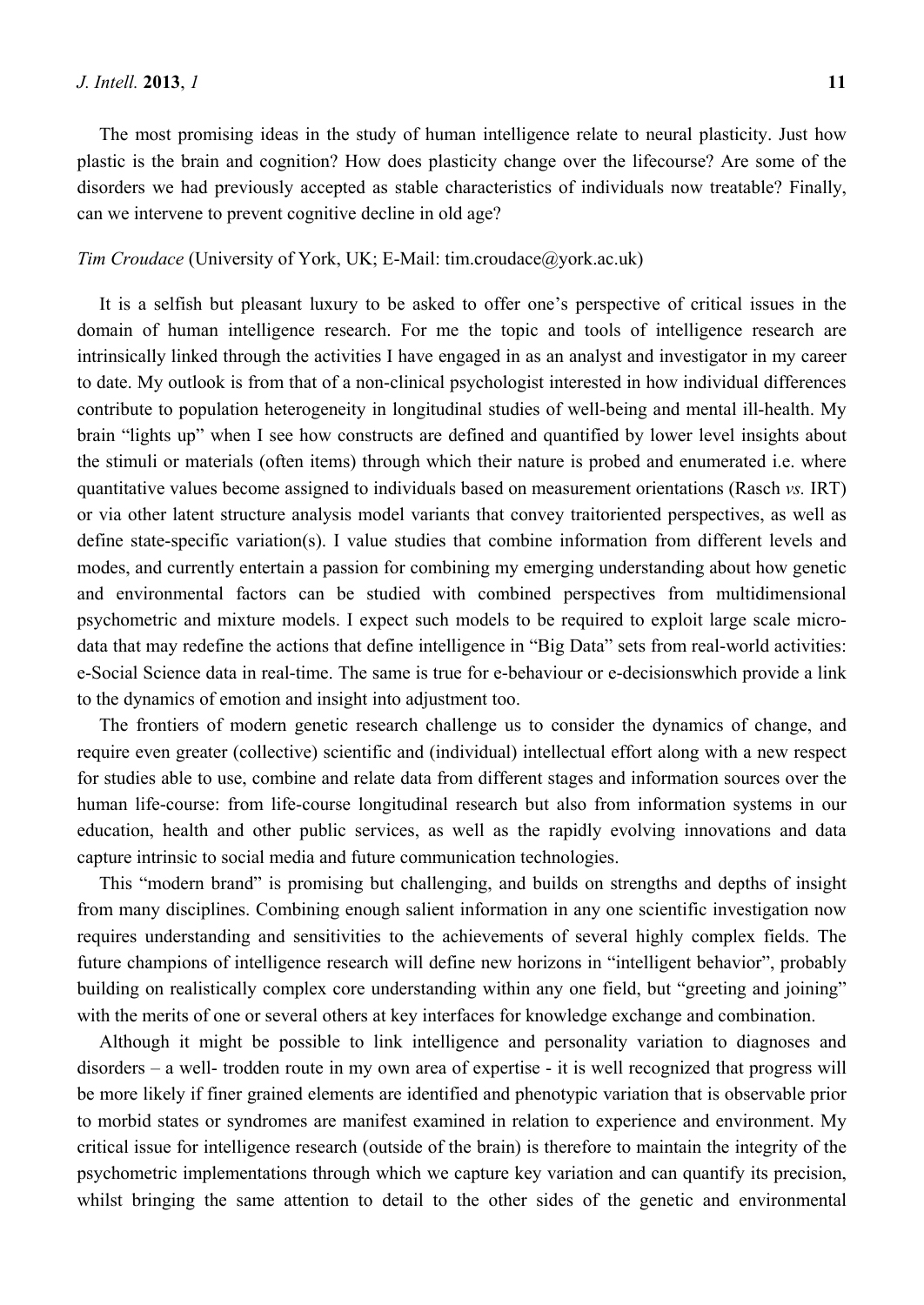Intellectually, I seek an understanding that is of constructs that are intrinsically valid "longitudinally", over the medium and longer term time scales contexts of our ever-lengthening lives, but that is built from ecologically valid micro-data from experiences and decision-making in our daily lives - of (life) course!

#### *Julie Aitken Schermer* (The University of Western Ontario, Canada; E-Mail: jharris@uwo.ca)

1. What are in your view the most important scientific issues in the domain of human intelligence?

In my opinion, an important issue in the study of human intelligence is the issue of measurement. As well as the distinction between traditional paper and pencil measures versus biological or reaction time measures, there is the issue of what level of intelligence is being assessed. For example, many of the traditional paper-and-pencil measures of intelligence consist of multiple sub-scales. These scales tend to be aggregated into the creation of verbal and performance scores which are then used to generate a general intelligence (g) score. Many of the subscales provide rich information as to the relationships with other variables, such as personality dimensions or other abilities. The unique variance from these scales should be further investigated to increase our understanding of intelligence.

2. What are the most promising new ideas and approaches in the study of human intelligence?

Intelligence and personality represent two of the most stable psychological characteristics and relationships between these two dimensions is fascinating. In particular, meaningful correlations have been found between personality and intelligence factors at the phenotypic, genetic, and environmental levels. The genetic correlations suggest that some of the observed phenotypic correlations have emerged from common genetic factors. Tests of the Differentiation of Personality by Intelligence hypotheses has also revealed that the structure of personality differs for people at various points along the intelligence continuum. From these research areas, a promising new area is to examine how the two areas develop together through childhood to old age and how personality influences intelligence and how intelligence influences personality.

#### *Roberto Colom* (Universidad Autónoma de Madrid, Spain; E-Mail: roberto.colom@uam.es)

1. What are in your view the most important scientific issues in the domain of human intelligence?

The precise measurement of distinguishable cognitive abilities and their organization. Renewed tools are required.

The identification of basic cognitive mechanisms supporting these abilities.

The description of brain features contributing to behavioral differences in standardized situations requiring intelligence.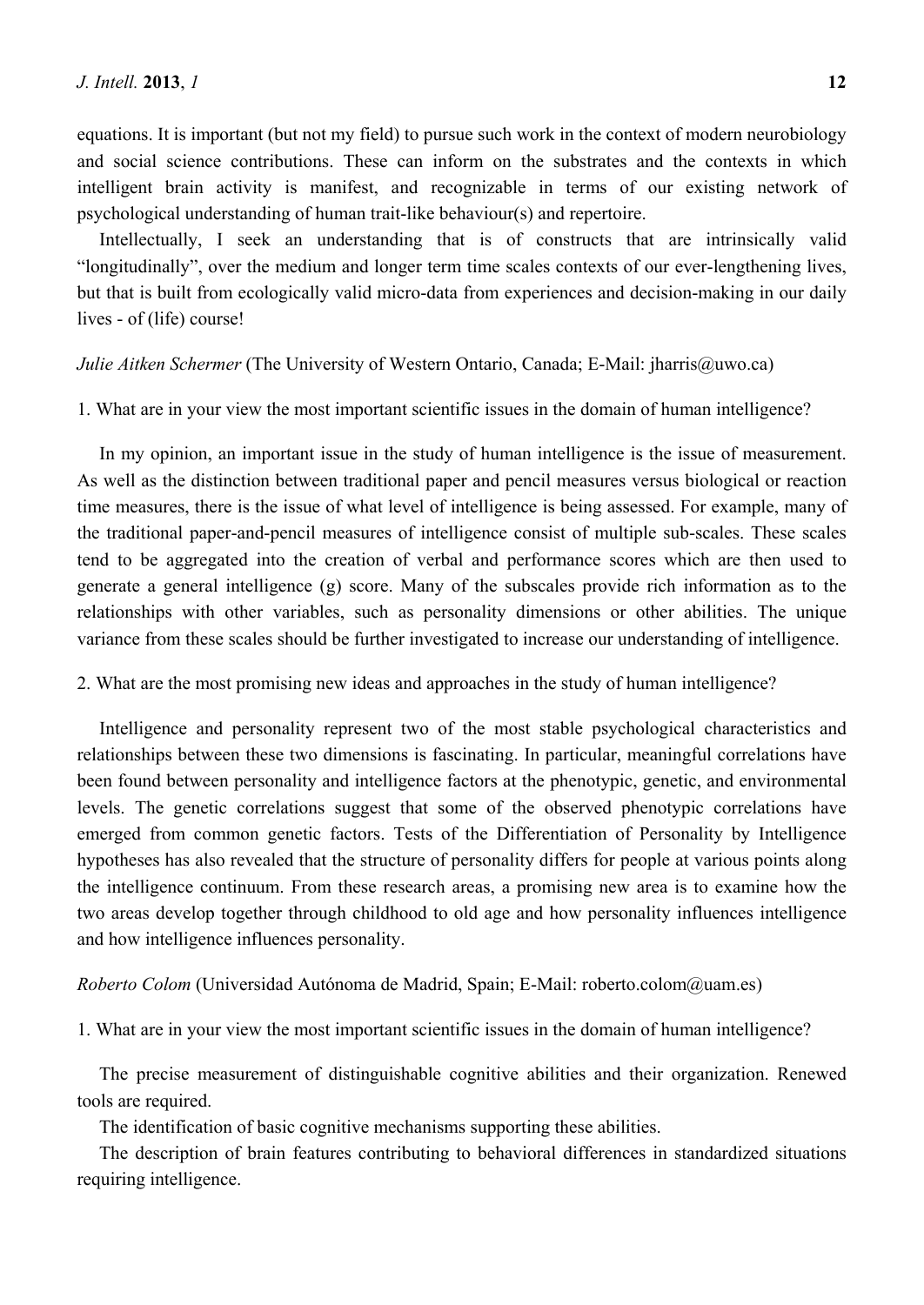The discovery of interactions among genetic and non-genetic factors more and less relevant for intelligent performance.

2. What are the most promising new ideas and approaches in the study of human intelligence?

At the end of the day, scientists will find that the analysis of genetic and non-genetic influences would be irrelevant because their interactions are implemented in the brain. All we need is understanding how different brains work.

Novel descriptions of what happens in the brain when facing situations requiring intelligence will be derived from the use of technology developments. The (American) Brain Activity Map Project (BAM) and the (European) Human Brain Project (HBP) will help intelligence researchers to test new ideas and approaches.

The new descriptions will tell that not all brains work the same way for achieving comparable goals. The brain is a general purpose device and it is also highly dynamic. Scientists will describe and characterize ʻpersonalized brains' (individual connectomes equivalent to individual genomes).

Science will find methods for improving our brains by pharmacological/neurological (smart pills/transcranial magnetic stimulation, TMS) and behavioral treatments based on adaptive cognitive challenges that cannot be automated.

#### *Matthias Ziegler* (Humboldt-Universität zu Berlin, Germany; E-Mail: zieglema@hu-berlin.de)

1. What are in your view the most important scientific issues in the domain of human intelligence?

Assessing intelligence and its components as described in different models (e.g., CHC) using standardized tests has come a long way. The measures yield scores that are reliable and maybe even more important interpretations of the scores have impressing validities in a wide array of everyday life criteria. However, the hierarchical and facetted structure of the test needs to be mapped onto the brain. First attempts have been made. Yet, interindividual differences in brains are so far neglected except for size and volume *etc*. Interindividual differences are the driving force behind the success of standardized tests. It will be a challenge to determine whether size related interindividual differences are sufficient to explain interindividual differences in test performance.

#### 2. What are the most promising new ideas and approaches in the study of human intelligence?

Human behavior and feelings are determined by a multitude of different personality characteristics. Intelligence certainly is an important aspect here. Nevertheless, models explaining human behavior need to include more than just intelligence. So far intelligence research and research on noncognitive traits has only few interconnections. Most studies trying to explain human behavior either use only variables from one of the two areas or look at additive effects. Recently, there are a few studies that try to shed light on interaction effects between intelligence and noncognitive traits. These studies have great potential in my view.

Successful or sustainable aging is an important issue in our society. Longitudinal studies investigating the aging effect not only for intelligence but again also for other personality traits will help to understand interindividual differences in aging. This way it will be possible to identify the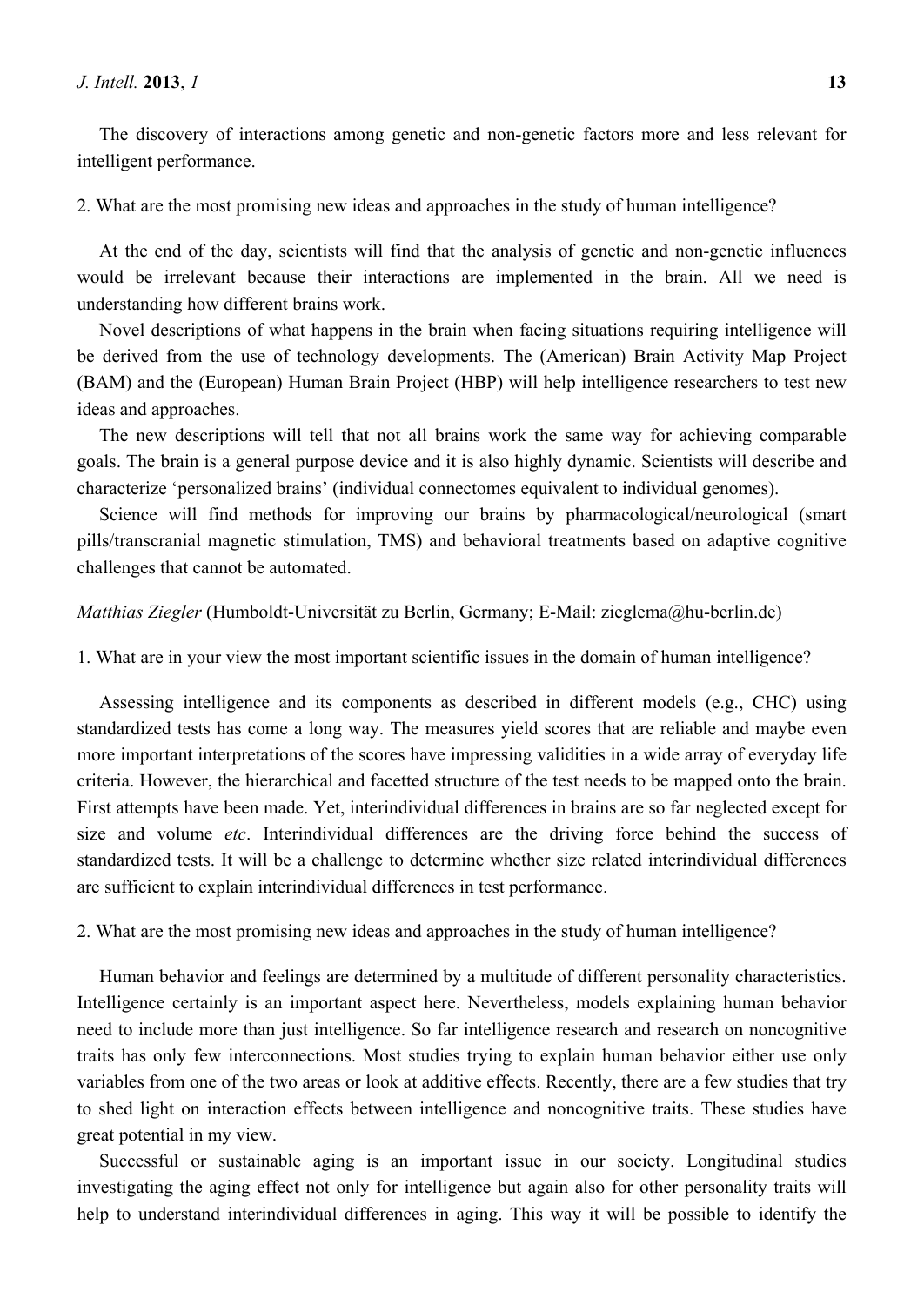actual mechanisms underlying development of intelligence (and noncognitive traits) and relationships between these developments. Both will help us understand how successful aging can be fostered.

*Jeremy R. Gray* (Michigan State University; E-Mail: grayjer2@msu.edu)

1. What are in your view the most important scientific issues in the domain of human intelligence?

What does "intelligence" mean, and what should it mean? a) What is its relation to all aspects of social competence (including but not limited to theory of mind, and expressive and receptive communicative abilities)? Other humans seem likely to have been one of several major sources of selection pressure driving the evolution of intelligence. b) What is the relation of intelligence to implicit learning and related forms of cognition (e.g., Kahneman's System 1)? This is a very pervasive and important skill (or set of skills) in both humans and animals but rarely assessed in formal intelligence batteries. c) What is the relation between intelligence and creativity? The two constructs are widely regarded as related yet distinct.

How does human intelligence work, mechanistically? A complete understanding will require developing and integrating models at multiple levels of analysis, including genetic, gene x environment, neural substrates, and information processing (cognitive-level).

2. What are the most promising new ideas and approaches in the study of human intelligence?

Large-sample brain imaging and whole-genome studies are increasingly feasible (several thousand participants minimum). Such sample sizes combined with "big data" methods will be useful and likely essential, given the weak contribution of a large number of genes and gene-gene interactions.

Large-sample studies will be truly informative if they assess the right psychological phenotypes, and so it is essential to have as complete a conceptual picture as possible, including social ability, implicit learning, and creativity

*Con Stough* (Centre for Human Psychopharmacology; Swinburne University, Melbourne, Australia; E-Mail: cstough@gmail.com)

There are many critical issues relevant to intelligence research and its applications. I`ll describe my own personal thoughts which I`ve tried to translate into empirical studies and grad student supervision over the last 20 years.

My greatest interest is in understanding biological differences in cognition and intelligence as well as individual differences in these constructs. There are two main typical ways to better understand the biological basis of human intelligence: neuiroimaging and pharmacology Although the structure of the human brain is of great interest (neuroimaging) my emphasis has been to study what happens within the synapse. This approach has been to examine how various drugs, neurotransmitters, nutrients, chemicals, anti-oxidants and even vitamins affect cognitive performance. What are the key neurotransmitters that underpin human intelligence? Which receptors are responsible for performance across different cognitive domains? Can we ameliorate cognitive decline with pharmacologically active substances and if so what mechanisms underpin these cognitive changes? Can we develop drugs that acutely or chronically improve intelligence and if so which mechanisms (neurotransmitter, anti-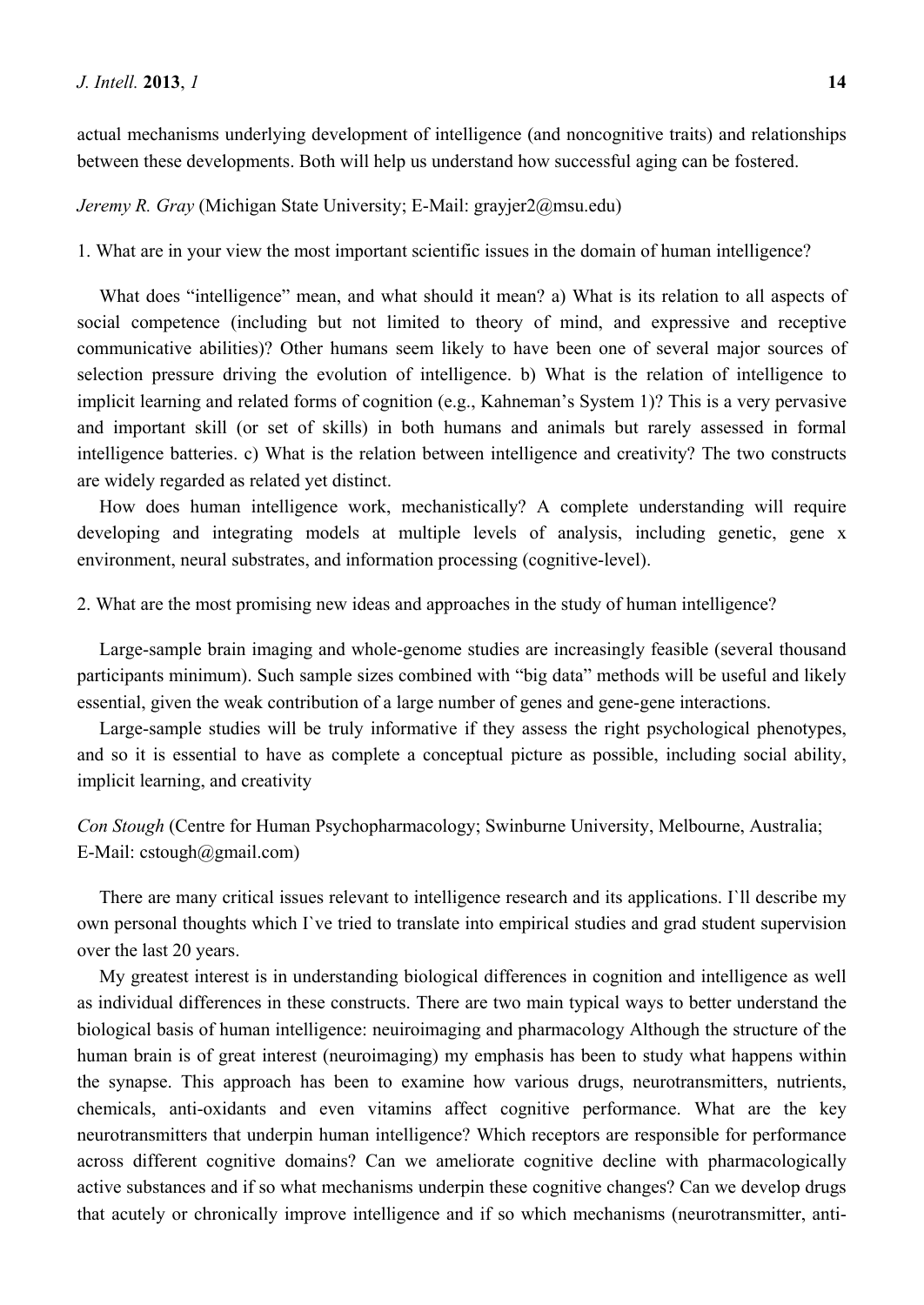oxidant, inflammation, blood flow *etc.*) underpin these changes. Some of our most recent studies are highlighting the role of the cardiovascular system in cognitive changes. Therefore there are also opportunities to improve cardiovascular function pharmacologically which may have an important role in improving cognition. There are differences in drugs that improve cognition acutely and chronically. Acute cognitive enhancers such as Modafinil improve alertness and increase attentional networks. However there may be chronic acting drugs ie drugs that do not have an obvious immediate action but exert their effects cumulatively over time. These latter classes may be beneficial in preventing cognitive decline or even disorders of cognition with age such as dementia.

The last point I want to make is that I don't see the value of behavioural genetic work. Intelligence will always be the interplay between nature and nurture (genes and environments). Understanding genes in isolation to our environment is likely to not be very useful or helpful. So gene-environment interactions will be important for future research. Translating that premise to my work, we would be interested in understanding how the environment changes receptor density and changes in neurotransmitter activity.

*Scott Barry Kaufman* (New York University; E-Mail: sbk334@nyu.edu)

The most important scientific (and conceptual) issues in the domain of human intelligence:

An open discussion about what "intelligence" really is, and whether it can ever be measured in a static way.

Investigation of the relations between novel, goal-directed problem solving and the efficient and complex intelligence of the cognitive unconscious (e.g., implicit learning, daydreaming, latent inhibition, *etc*.).

The development of a broader array of implicit learning tasks that are suitable to the investigation of individual differences, are ecologically valid, and predict important academic and societal outcomes above and beyond the effects of general cognitive ability and the cognitive mechanisms underlying general cognitive ability.

Further understanding of the complex interplay of nature and nurture influencing the manifestations of general cognitive ability, differential developmental trajectories for the acquisition of such skills, and the different behavioral, neural, and genetic pathways to such manifestations.

Greater appreciation and understanding of the intelligence of the spontaneous cognitive processes associated with the default mode network.

Scientific study of the differential role of the competencies captured by general cognitive ability and specific cognitive abilities and talents (e.g., artistic, music) across many different forms of creative achievement, from the arts to sciences to business to social entrereneurship to sports.

Tighter integration between the g approach and both the expert performance approach and the selfregulated learning strategies approach.

Tighter integration between the g approach and the latest research on motivation, mindset, and self-regulation.

Scientific investigation of the characteristics most predictive of long-term engagement in a domain and the attainment of one's personal goals.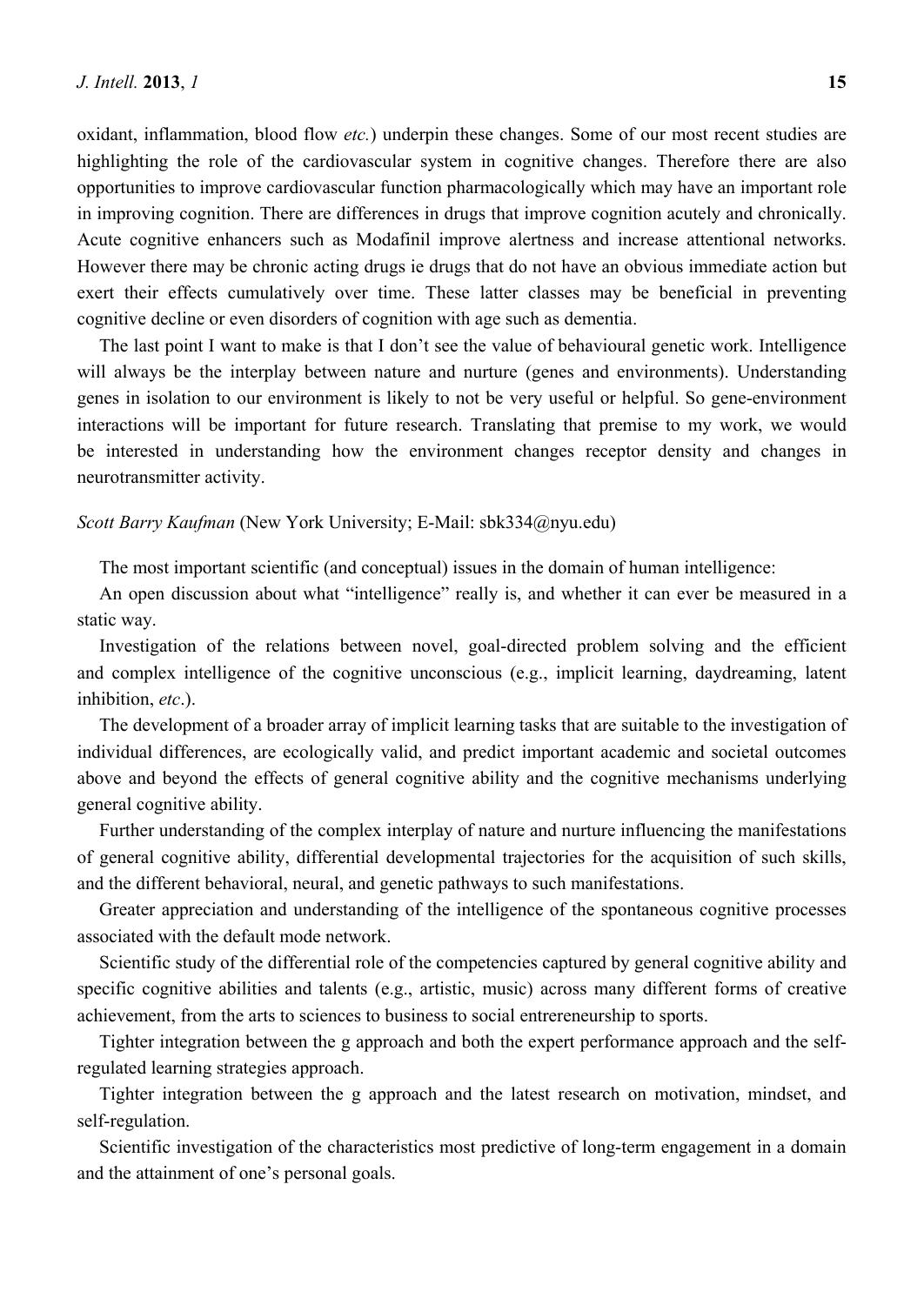Ultimately, I'd like to see the field embrace a broadened conceptualization of human intelligence that goes beyond performance on any standardized test measured one moment in time, and which expands the time scale from performance in a single decontextualized testing session to a lifelong growth mindset of deeply personal learning, problem solving, and overcoming obstacles.

#### *Paul De Boeck* (The Ohio State University; E-Mail: deboeck.2@osu.edu)

1. What are in your view the most important scientific issues in the domain of human intelligence?

Four aspects: Cognitive performances have four aspects: 1. the level of performance, 2. underlying processes at different levels: cognitive processes, brain processes, chemical processes; 3. the infrastructure of the processes, cognitive structures and brain structures and systems; 4. individual differences in 1, 2, and 3. Ideally, the four aspects are studied at the same time. Most likely, the individual differences referring to 2 and 3 cannot be captured in separate variables with linear relationships, but rather as variables of a dynamic system that operates in a structure with some degree of plasticity. Also the degree of plasticity and the types of plasticity can show individual differences.

Definition: A definition of intelligence is perhaps useless. All we can do is to give a broad and vague indication of the domains of cognitive performance where to look for processes, relevant cognitive and brain structures and systems, and for individual differences. With a sharp delineation we run the risk that we miss important aspects. A possible definition of intelligence should not say what the nature of intelligence is. The nature is the nature of the processes and structures still to be discovered as underlying the performances in the vaguely indicated domains. At best a definition is a vague indication of where to look. A better definition follows the findings, it does not precede empirical studies. A definition is an end point, not a starting point.

Individual differences: Individual difference measures of intelligence do have high practical value (for prediction, for decision making, *etc*.), but, until we also understand better to which processes and structures these differences refer, the individual difference measures do not lead us to a further understanding. The domain of intelligence is dominated by the study of individual differences whereas general cognitive psychology and cognitive science are as relevant, and certain domains of neuroscience and biological psychology as well also when not studying individual differences, while the combination and integration of these approaches is the optimal way to go.

Unresolved issues: Some old issues are unresolved. They appear now and then in the literature, but without a good solution, in order to be forgotten again. One example is the speed-accuracy-tradeoff in cognitive performance task. Another, perhaps related example is the power *vs.* speed issue. A third example is that we still don't have a good way to isolate the effect of secondary factors such as test anxiety, persistence, motivation, *etc*. This is perhaps because of the continuous space of variables and the intrinsic nature of the relatedness in that space.

Psychometrics: Psychometrics and quantitative approaches in general can help the field with at least a few tools, not so much to improve measurement as one may think, but to test theories and find out what the nature of phenomena is. Psychometrics and quantitative models do of course help for measurement, but there is more they can do. One example g. Is g an identifiable individual-differences concept? The crucial test would be a test of bifactor model assumption, not just applying the bifactor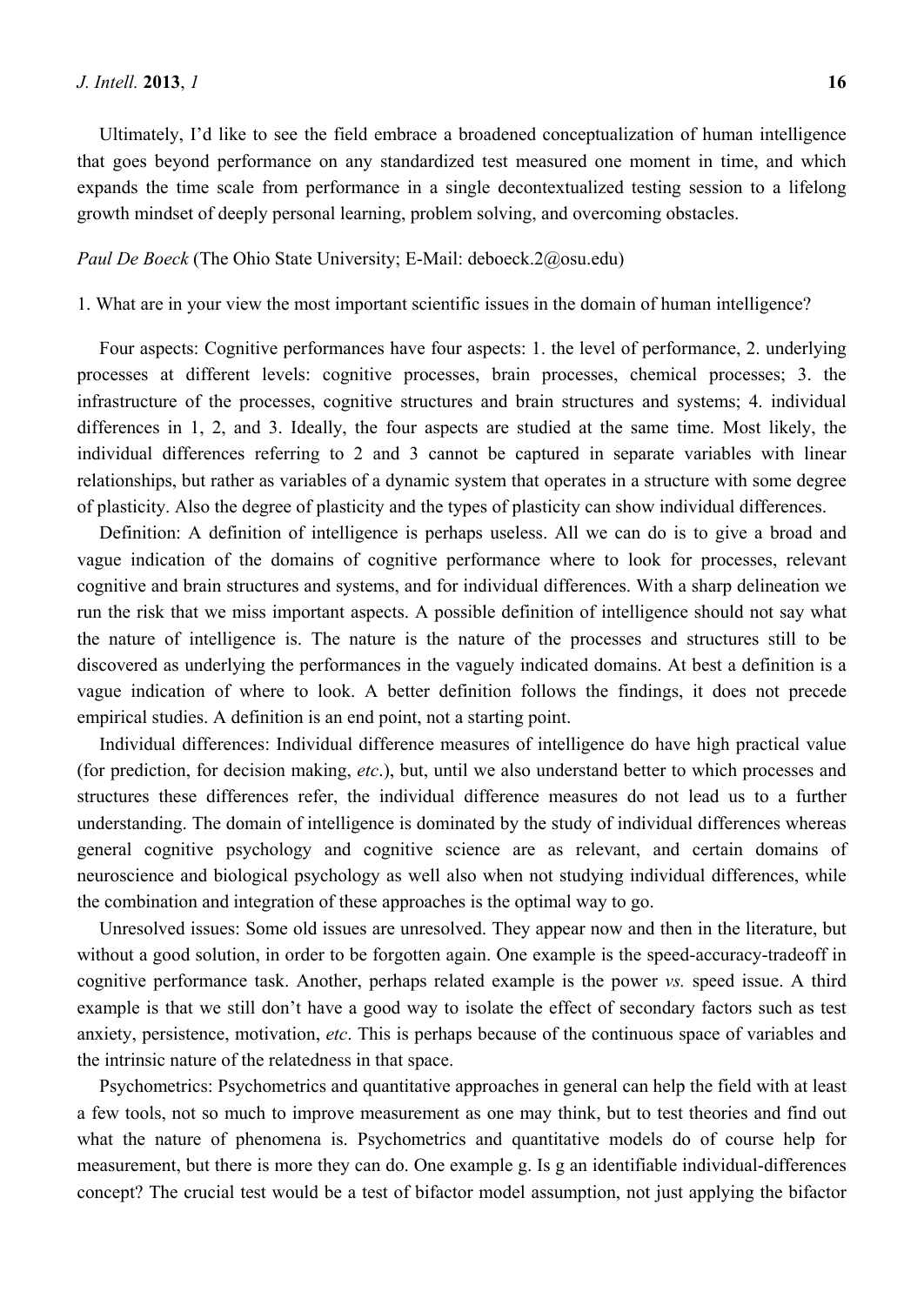model. The crucial assumption of the model is that all inter-item correlations between domains of cognitive performance (verbal, visual, *etc*.) have only one source. Inter-item correlations within domains can have one (or more) additional sources. The one source of inter-item correlation between domains would be g. If the one-source condition for item correlations between domains is not fulfilled, g cannot be identified and will be influenced by the tests included in the analysis. If the bifactor condition applies, the general factor does not vary depending on the tests in the study.

Another example is the nature of Flynn effect. The studies are inspiring thus far and do generate highly interesting explanations, but a more fine-grained quantitative approach can perhaps help to find out the more precise nature of the phenomenon so that it would be easier to find a good explanation.

2. What are the most promising new ideas and approaches in the study of human intelligence?

Functional and structural studies of the brain Brain plasticity Studies of the biochemistry of brain connections

The growing interest in individual differences in cognitive psychology and cognitive science, and biological psychology relevant for the field of intelligence

Methodological approaches for the Flynn effect Intelligence and aging Autistic intelligence

*Oliver Wilhelm* (University Ulm; E-Mail: oliver.wilhelm@uni-ulm.de)

1. What are in your view the most important scientific issues in the domain of human intelligence?

Intelligence is an opaque term. The measurement procedures that can be subsumed under that term are psychology's biggest successes, but our theoretical understanding of intelligence is still in its infancy. The first important issue is intelligence research has been separated from efforts to study decontextualized approaches to human cognitive abilities. This was a mistake and its correction is an important issue.

Frequently, it is hard to see how empirical work in intelligence research truly adds to our theoretical understanding of intelligent information processing and helps produce cumulative progress. Thus, the second issue is the field could be improved by conceptually strengthening research designs so that intelligence research is more strongly connected with related areas of psychology – most importantly cognitive psychology.

Unlike other areas of psychology, progress in intelligence research was closely related with progress in statistical methods, but this relation became weaker in the last two decades. For example, methods to simultaneously study means and covariances are rarely applied in intelligence research. Similarly, sophisticated modeling of change is still not adequately appreciated. Main stream textbooks and publications in leading journals no longer center on methodological progress and innovations. Therefore, a third issue is to stress and ensure the methodological quality of intelligence research.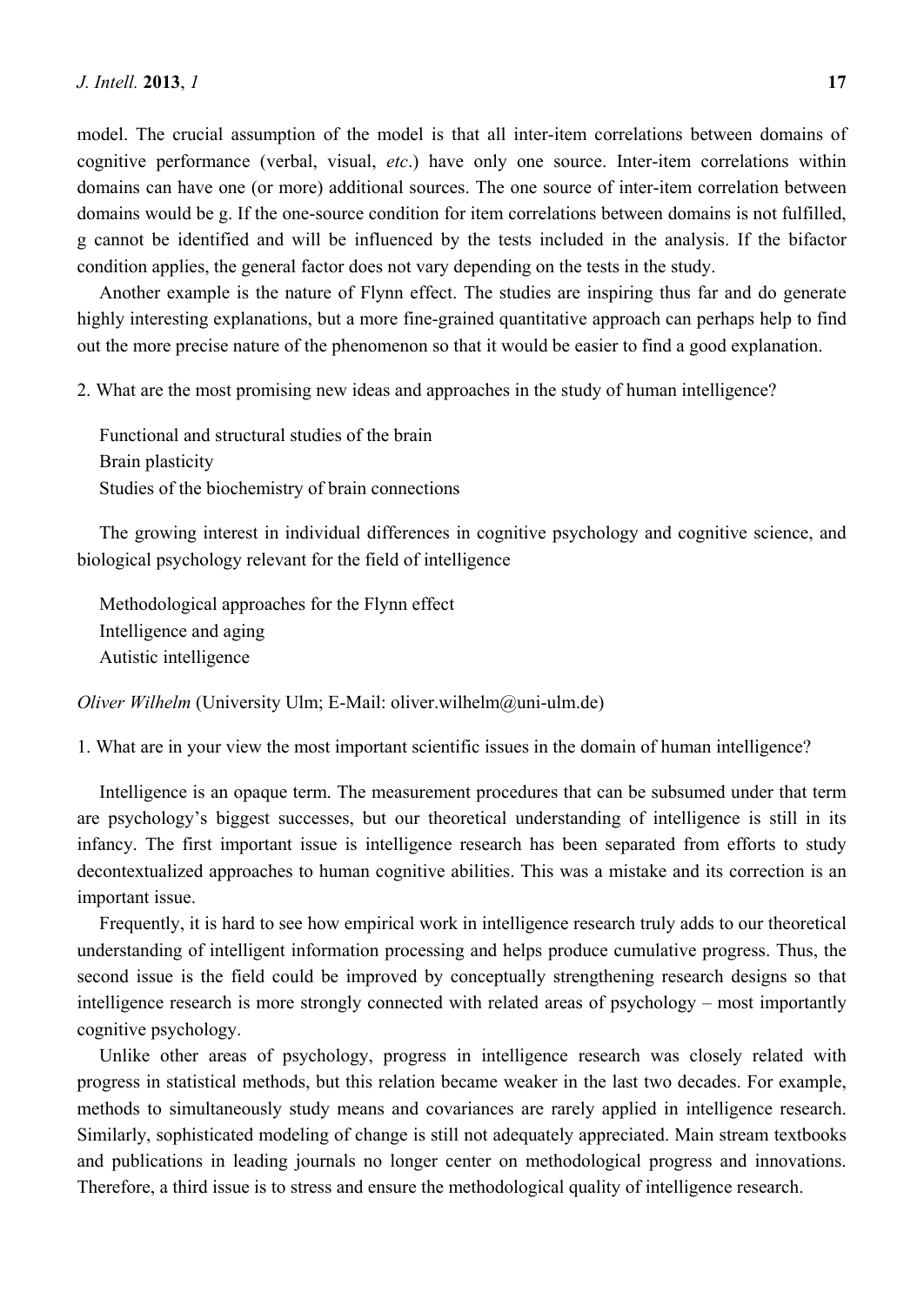The fourth important issue within intelligence research, which has been intensely investigated in the last two decades, is interpersonal abilities. The enrichment of traditional intelligence research needs to be embedded within the intelligence structure. Maintaining and strengthening the close relationship of this research branch with basic research, for example in the area of emotion, is critical for long term success.

The fifth issue is about the actual application of these tests. Intelligence tests by and large look as they did 100 years ago. Innovations in the area of new constructs have not been adequately cherished in the past, although further success of the field hinges on the success of such novel approaches. Novel assessment procedures for example in the area of productive abilities, such as expressive writing or emotion expression, deserves more attention and consideration.

#### 2. What are the most promising new ideas and approaches in the study of human intelligence?

The first promising approach is integrating research on mean differences within and between groups, individual differences, and change over time. This integration will help overcome the tendency to study only individual differences in intelligence while neglecting intraindividual change and (quasi-) experimental aspects.

A second intriguing development is related to studying genetic aspects of intelligence. Although currently the success in accounting for individual differences in maximal cognitive effort through individual differences in genes is very limited, genetic methodologies are developing rapidly and it is to be expected that the genetic basis of intelligence will be established eventually. In related fields, like Neurology, the genetic basis of many disorders has been established and it is likely that more complex traits, like intelligence, will follow in a decade or so.

A third promising idea is research directed towards studying the malleability of intelligence. Currently, adequate research designs are more an exception than the rule, but this is certain to change.

#### b) Editorial Board Discussion: Second Round Contributions

#### *Con Stough*

I would like to comment on some posts but mainly agree with the posts of Matthias Ziegler. I agree that the structure of intelligence has seen remarkable gains over the last 20 years and I like the framework that the CHC model provides. Unfortunately comprehensive frameworks of cognitive abilities and processes are often missed by biological researchers in their studies (including myself). In drug studies on cognition and intelligence we use computerised cognitive tests which are at best ad-hoc in their interpretation of the full CHC factors. Some of the developers of computerised cognitive assessments (e.g., the CANTAB) are not even aware of the CHC framework. Likewise in neuroimaging studies we use cognitve tests that are easy to administer in MRI or other machines. Until we can better operationalise the CHC factors into tasks that can be utilized in experimental research our understanding of the the biological basis (pharmacology, connectivity and structure) of intelligence will be limited.

On another topic not much has been discussed about the interface between cognition and emotions in this dialogue. I am wondering why this is? Is there a collective view that emotions are not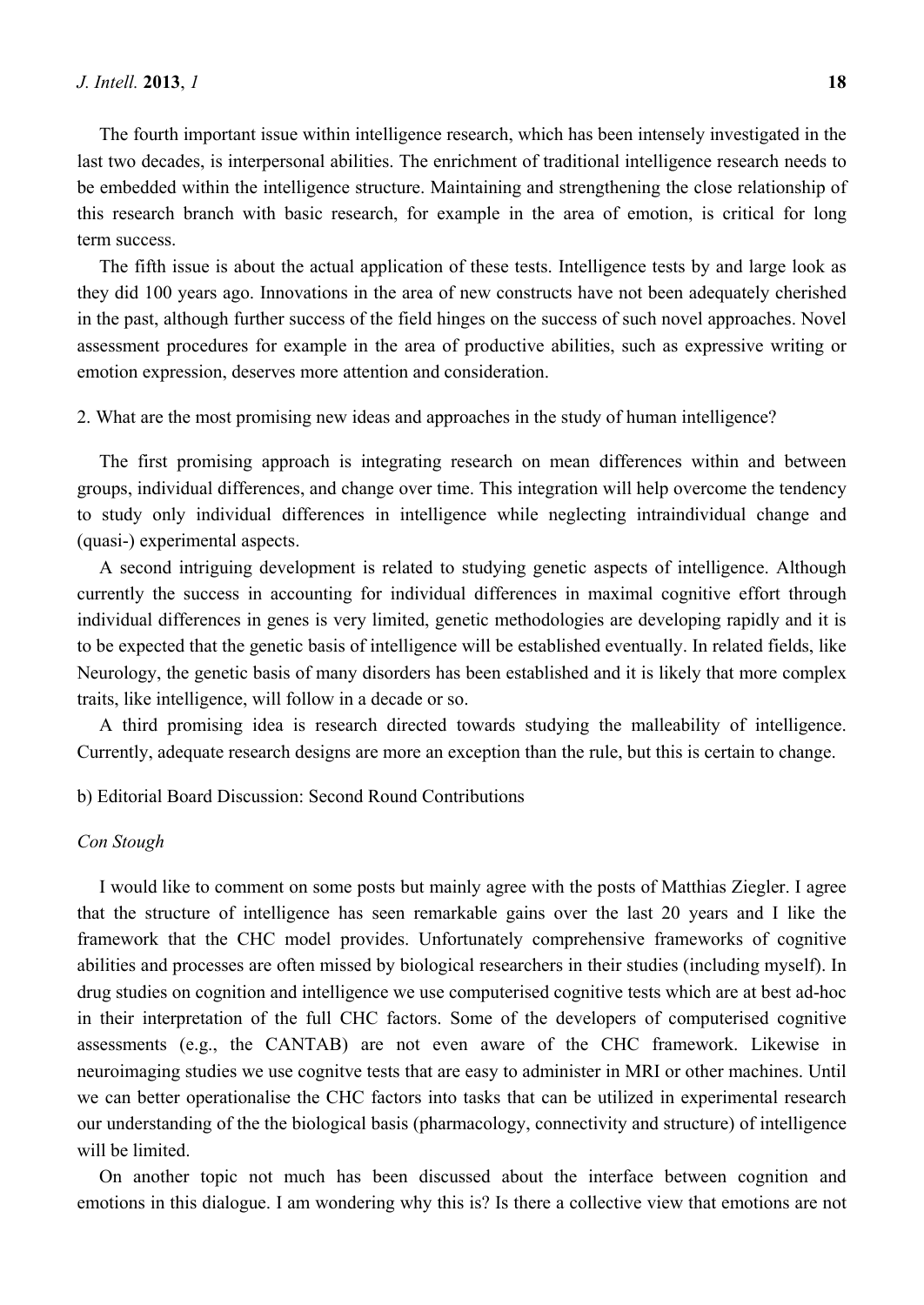important, too hard to measure or simply a lack of interest? This thought might be provocative for some researchers.

#### *Andrew R. A. Conway*

Before I comment I feel like a disclaimer is in order. So, disclaimer: I've collaborated with both Jeremy Gray and Oliver Wilhelm, and so, not surprisingly, I agree with almost everything they wrote! I will therefore address my comments in this round to one of the other contributors, namely, Scott Barry Kaufman.

Scott, as you know, I admire your work and I found your opening statement just perfect: "An open discussion about what "intelligence" really is." In that spirit, I'm curious to hear your thoughts about the relationship between implicit learning and general cognitive ability. You call for "The development of a broader array of implicit learning tasks that are suitable to the investigation of individual differences, are ecologically valid, and predict important academic and societal outcomes above and beyond the effects of general cognitive ability and the cognitive mechanisms underlying general cognitive ability." It's not clear to me if we should consider implicit learning as falling under the umbrella of "intelligence" or separate from it. How do you view this relationship?

### *Scott Barry Kaufman*

#### Here's my response to Conway:

Great question Andy. In recent years I have been arguing for the need to incorporate spontaneous cognitive processes (e.g., implicit learning, reduced latent inhibition) under the umbrella of "intelligence", even if all of the cognitive processes aren't strongly correlated with each other. I wish the field would break away from the notion that a test only measures "intelligence" to the extent that it loads highly on g. I think that's a very limited view of intelligence and has stunted the field. I think it's more important to look at what intellectual behavior is being predicted, and have a broader consideration of the relative balance of explicit/implicit forms of cognition that are most predictive of that specific behavior.

Here's my commentary on Matthias Ziegler:

## Ziegler says:

"Assessing intelligence and its components as described in different models (e.g., CHC) using standardized tests has come a long way. The measures yield scores that are reliable and maybe even more important interpretations of the scores have impressing validities in a wide array of everyday life criteria. However, the hierarchical and facetted structure of the test needs to be mapped onto the brain. First attempts have been made. Yet, interindividual differences in brains are so far neglected except for size and volume *etc*. Interindividual differences are the driving force behind the success of standardized tests. It will be a challenge to determine whether size related interindividual differences are sufficient to explain interindividual differences in test performance."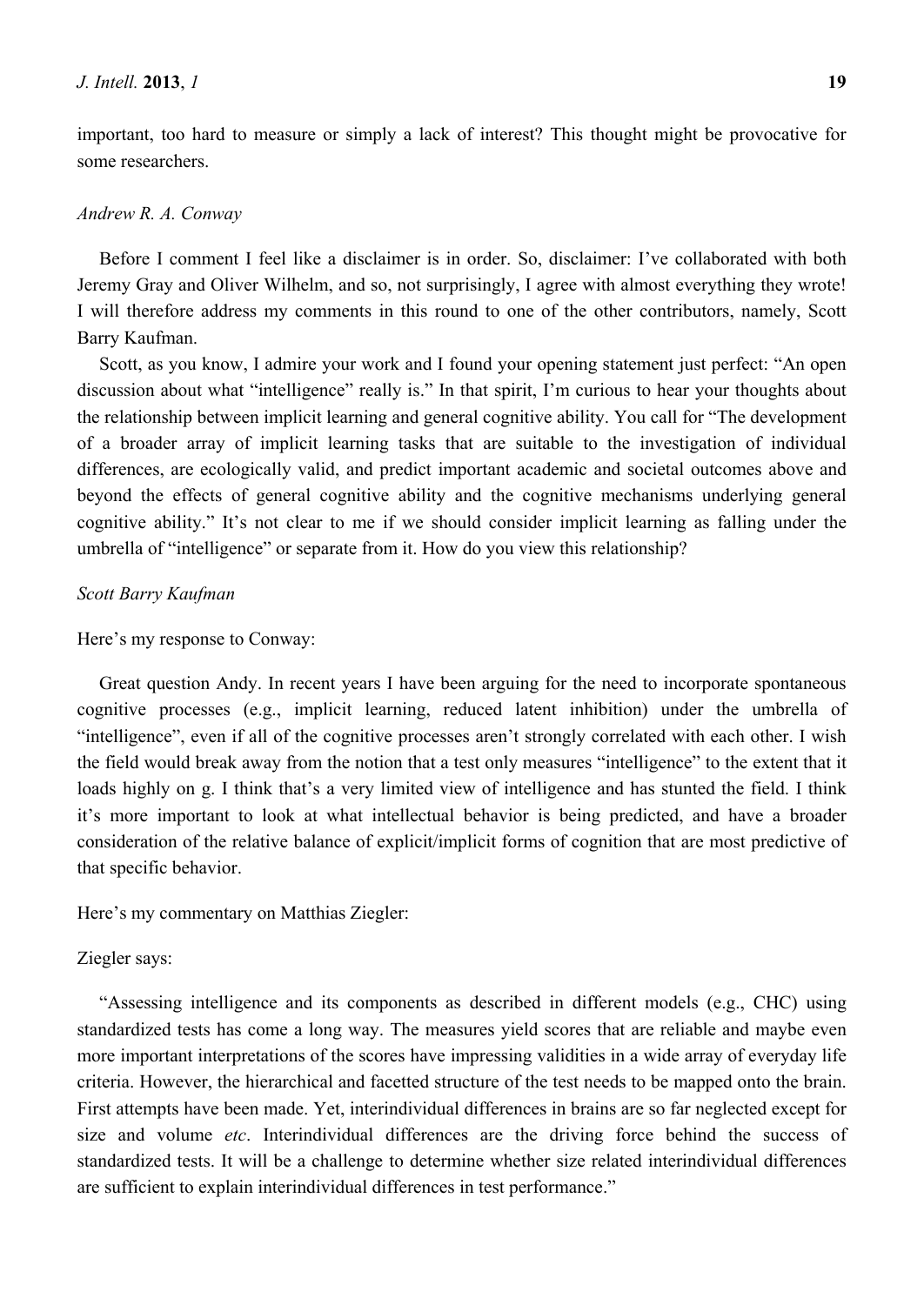I agree it's important to see how the different CHC factors are related to actual brain processing. But why must the field continue to rely so heavily on interindividual differences? There are some exciting new techniques looking at intraindividual differences, which takes into account the fact that every individual is a dynamic system of cognition, affect, and personality. Importantly, the results of the intraindividual differences approach don't apply at the interindividual differences level of analysis, and vice-versa. I think the field of intelligence has done a great job categorizing the various sources of variability in performance on tests of cognitive ability, but it's really time to move beyond that approach to understand the full complexity and richness of human intelligence.

#### *Andrew R. A. Conway*

Scott, thanks for addressing my question. I now have a better understanding of where you're coming from and I think it's an interesting approach. I also second your response to Ziegler about the importance of intra-individual differences. As we start to incorporate data from neuroscience I think this will become even more important.

In response to De Boeck and Colom, I think many of your criticisms are fair and I see your point in most cases but your arguments that construct validity and definitions aren't important are hard for me to wrap my head around. Yes, the definition of a construct is largely semantic but the validation of a construct is not. De Boeck, we are in complete agreement about emotional intelligence. That is exactly why I argue for the importance of valid constructs. We can't continue to just make them up out of thin air. Finally, in response to Colom, I did not argue that all researchers must integrate across levels of analysis. I simply argued that we should all embrace the fact that there are different levels of analysis and appreciate that different programs of research have different goals. For example, at the neural level, we may want to investigate whether connectivity between two brain regions is related to behavioral performance. But at the societal, say educational level, we may be more interested in which tasks/tests predict academic achievement.

#### *Matthias Ziegler*

Here is just a quick answer to Scott Barry Kaufman's comment to my previous post:

I fully agree that the scientific advances that you mentioned are a huge step forward and possibly a promising paradigm shift. I also agree that the field should move on. However, I would be happy if research would also address the questions left unanswered regarding interindividual differences. In the end, as was often the case in psychology, the combination of different approaches might allow a more complete view on this complex phenomenon.

# *Paul De Boeck*

The following two comments are formulated to be controversial, in too extreme a way, in the first place for the purpose of the discussion, but also because I believe there is at least some truth in the remarks. The ideal would be a good balance. I am focusing on one side of the coin. It is of course not as black versus white as I suggest with my remarks.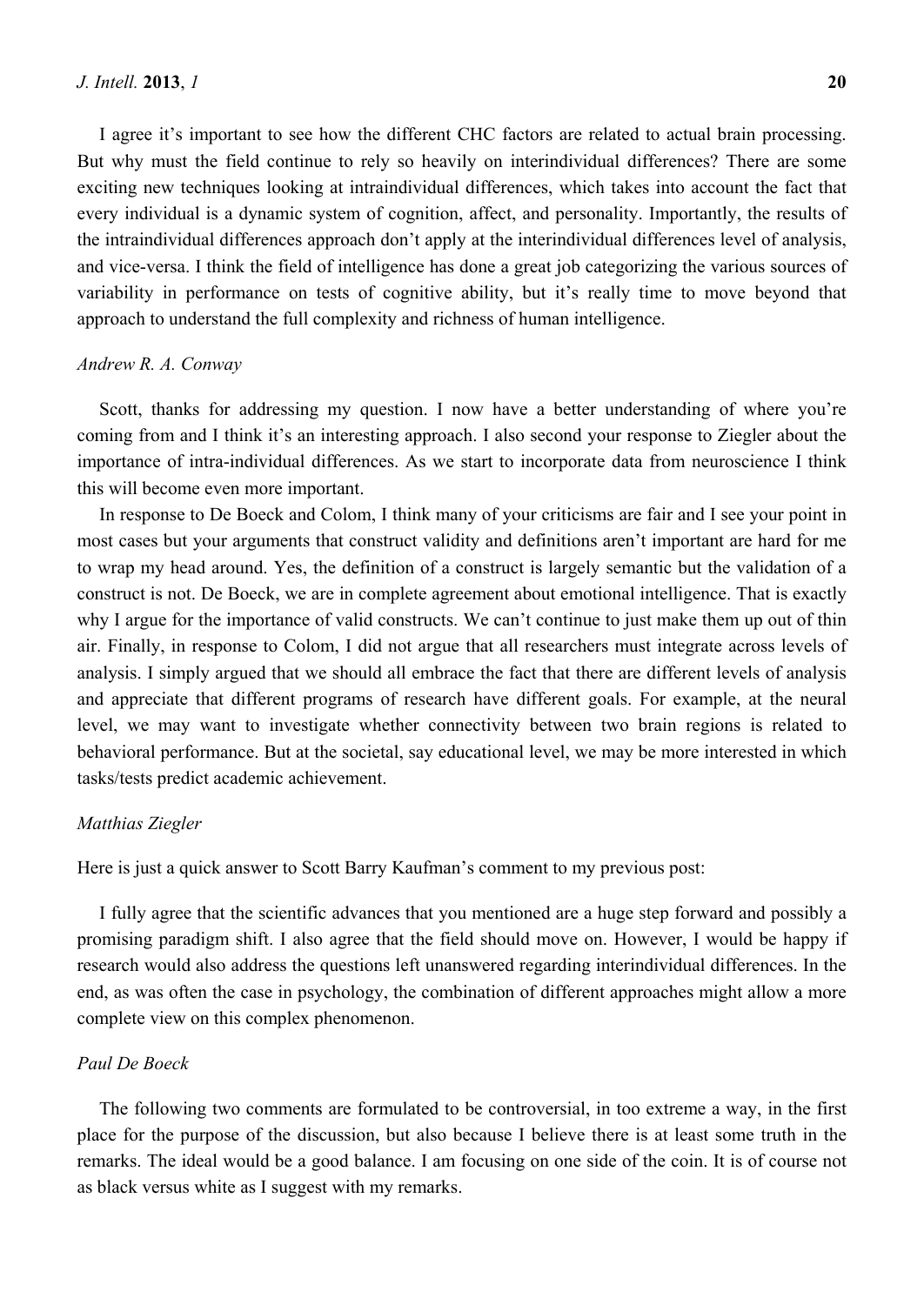- 1. I would not care about a definition of intelligence, I don't care about what intelligence really means. Scientific progress does not come from definitions but from findings. I would rather study phenomena and regularities in the data and wait with definitions. Construct validity is not really important. We do not start with constructs, we end with constructs, the constructs we need to explain the data. We have far too many constructs in psychology, including the domain of intelligence. Constructs come and go and they have not helped us much when it comes to understanding. For example, does it help us understand anything when we include emotional intelligence in the construct of intelligence compared with when we don't? It is rather a semantic discussion how we define a construct. Until we would know how things work. Take analogy problems as another example. What is the surplus of considering these tasks as indicators of intelligence, of inductive intelligence? Let us rather find out how people solve analogy tasks and what the related brain processes are. Are these the same or how much are they related with other cognitive tasks? *Etc*. I don't mean related in the correlational sense. The nature of the processes is more important. Correlations are fine but should not dominate the field.
- 2. The psychometrics of intelligence tests and intelligence research is somewhat behind compared with personality and clinical. That is somewhat surprising. I did a study on IRT for psychological tests and it appears that it is mainly used for personality and clinical tests. This remark may seem to contradict my previous remark because IRT is primarily seen as a measurement tool, to measure constructs. I would in fact be more interested in non-measurement uses of IRT, it would be IRT for understanding how respondents come to a correct response or why they fail. That is perfectly possible, since IRT means that the item responses are modeled, as a function of .. and here we have the freedom. We happen to fill that in with individual differences, but that is not the only possibility. Measurement has in the first place a practical purpose, until we know what we are measuring. Measurement is a spin-off of understanding how something works. Measurement does not come first, it comes after. We still don't know yet what we are measuring, all we know is that the measurement has predictive value. Measurement in itself will not help much when it comes to finding out what the cognitive and brain processes are. And that is where to look to find out eventually about something we may want to call intelligence after all (and give a definition) or perhaps we may want to call it differently.

## *Roberto Colom*

The limits between science and science-fiction become thin when we researchers are kindly invited to speak about a topic of our interest. This is particularly true for the intelligence construct and not necessarily a bad thing.

For the sake of the discussion I constructively disagree with several points comprised in these pages. Examples: the definition of intelligence, the integration of levels of analysis, the coordination of intelligence and personality traits, the crucial status of longitudinal research, the relevance of learning, or the relevance of creativity.

As noted by De Boeck, definitions are not that important. Science needs reliable data and this information must be as straightforward as possible. Underscoring that we must pay integrate distinguishable levels of analysis sounds great, but this requirement introduces too many complexities.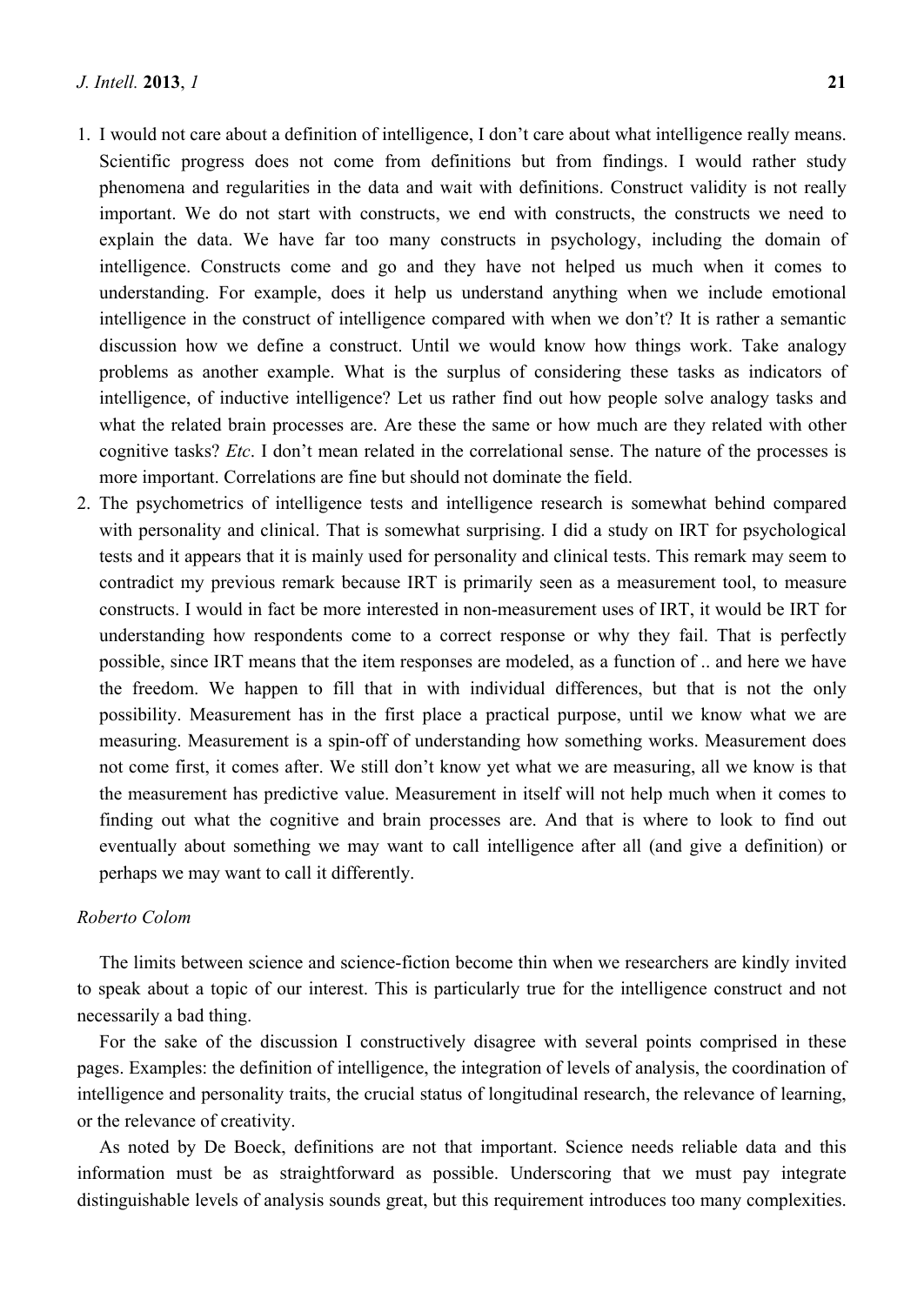Researchers already have tried to relate intelligence and personality, but they failed. Longitudinal studies enjoy a great appeal, but we know that it is extremely difficult to find stable parameters across time (there is a lot of randomness) beyond those attributable to the individual. The causal chain goes from intelligence to learning, so it might be useless to make questions about the role of learning. The same applies to creativity.

In my view, we are urged to embrace greatly simplified frameworks. Brave simple-minded hypotheses are wanted. Let's focus on the brain and how everything out there is organized ʻindoors' to produce intelligence. Intelligence is a psychological trait crucial for understanding human behavior, because it integrates many others (including learning, creativity, or personality). Intelligence is like the sun and the remaining psychological traits describe orbits around. Some are closer than others. Many are far away.

I'm suggesting that we need very simple versions of this presumably complex problem called ʻintelligence'. Interesting individual differences in intelligent behavior are produced by different brains. The same intelligence is produced by different brains (see figure).



Bottom panel: distribution of cortical surface area values across the brain for two young human beings (A, left and B, right) with exactly the same scores in fluid, crystallized, and visuospatial intelligence. Top panel: differences between A and B in the distribution of cortical surface area. There is, for instance, a substantial difference in the left frontal lobe, but this is not leading to any difference in Gf, Gc, or Gv.

We must understand how different brains actually work to 'exude' intelligence. As noted in my contribution, European and North-American scientists are currently integrating efforts to this end. We must join them and stop saying that there are many interesting things under the stars deserving a close scrutiny. This is true, but not really useful.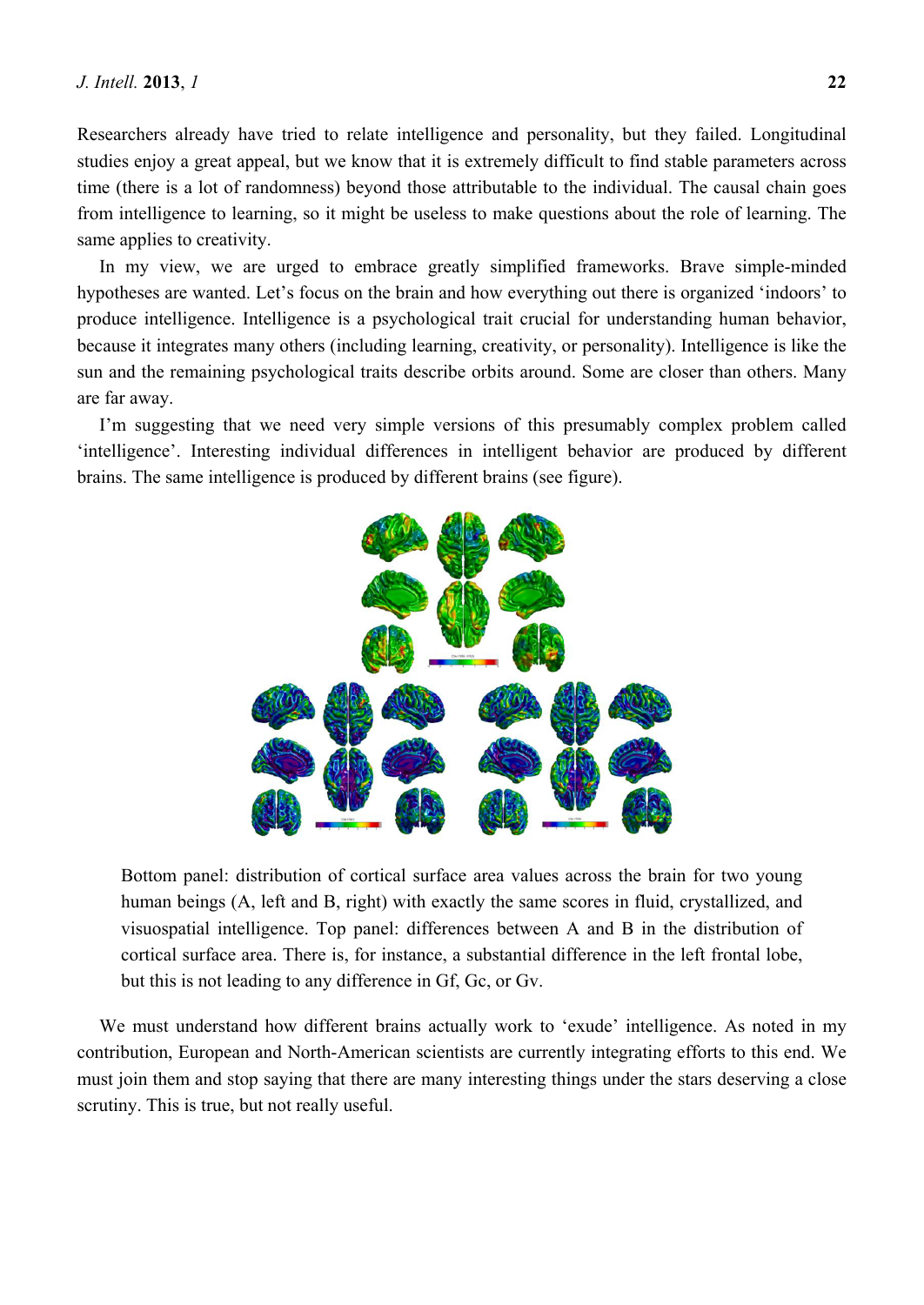## *Julie Aitken Schermer*

## Reply to Dr. Kaarin J. Anstey

I was very intrigued by Dr. Anstey's posting with respect to the improvement of intelligence through nutrition (a similar statement put forth by Dr. Con Stough). With respect to behavior genetics and twin studies, I have always been intrigued as to what some of the unique environmental influences could be to make MZ twins different in their cognitive ability scores. If the unique environment (what one twin experiences that the other twin does not experience plus measurement error) accounts for about 50% of the variance in intelligence scores, then it would be interesting to discover what accounts for some of that variance. Although this would be a challenging area of research, I think it would be quite enlightening. Thank you to all for the interesting comments.

## *Jeremy R. Gray*

Unless I missed it, no one mentioned engineering/simulated/artificial approaches to intelligence. For the most part, such approaches have been underwhelming to date. However, it is also the case that for intelligence to thrive as a research domain, better psychometrics, genetics, brain imaging, and interventions (from education to pharmacology) will not be enough. We will need causal, mechanistic models of how humans actually produce intelligent behavior. It seems likely that these models can both inform and be informed by engineering approaches to intelligence. So efforts to promote dialog are likely to be challenging in the short term at least, but potentially highly profitable long-term.

# **References**

- 1. Sternberg, R.J.; Detterman, D.K.; Eds. *What is Intelligence?* Ablex: Norwood, NJ, USA, 1986.
- 2. Intelligence and its measurement a symposium. *J. Educ. Psychol.* **1921**, *12*, 123–133.
- 3. Marr, D. *Vision*; Freeman: San Francisco, USA, 1982.
- 4. Thomson, G.H. A hierarchy without a general factor. *Brit. J. Psychol.* **1916**, *8*, 271-281.
- 5. van der Maas, H.L.J.; Dolan, C.V.; Grasman, R.P.; Wicherts, J.M.; Huizenga, H.M.; Raijmakers, M.E. A dynamical model of general intelligence: The positive manifold of intelligence by mutualism. *Psychol. Rev.* **2006**, *113*, 842–861.
- 6. Bartholomew, D.J.; Deary, I.J.; Lawn, M. A new lease of life for Thomson's bonds model of intelligence. Psychol. *Rev.* **2009**, *116*, 567–579.
- 7. Borsboom, D.; Mellenbergh, G.J.; van Heerden, J. The theoretical status of latent variables. *Psychol. Rev.* **2003**, *110*, 203–219.
- 8. Kievit, R.A.; van Rooijena, H.; Wichertsa, J.M.; Waldorpa, L.J.; Kanb, K.-J.; Scholtea, H.S.; Borsbooma, D. Intelligence and the brain: A model-based approach. *Cognitive Neurosci.* **2012**, *3*, 89–97.
- 9. Engle, R.W.; Kane, M.J. Executive attention, working memory capacity, and a two-factor theory of cognitive control. In *The Psychology of Learning and Motivation*; Ross, B. (Ed.); Academic Press: New York, USA, 2004; pp. 145–199.